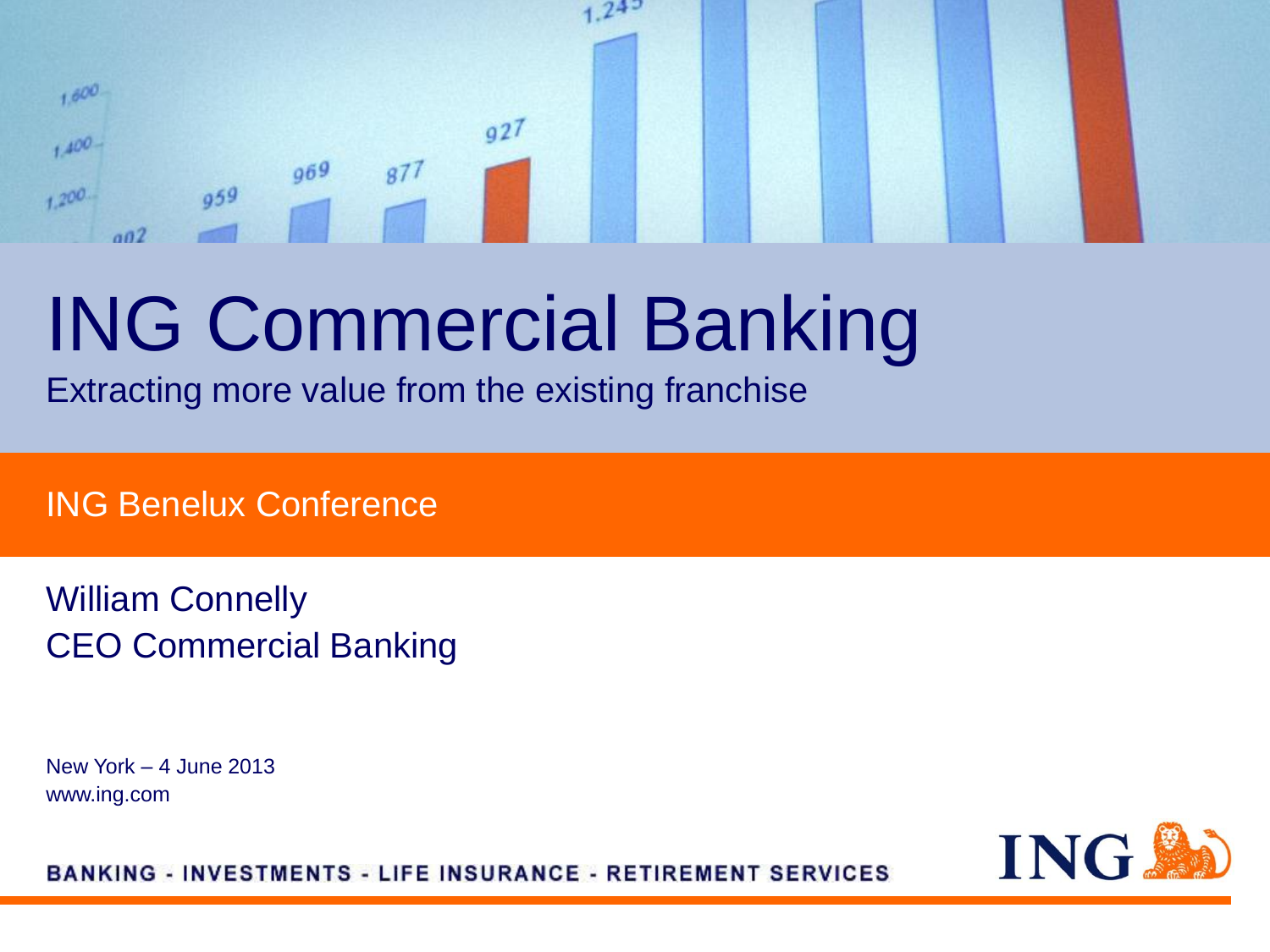### Extracting more value from the existing franchise

- ING Bank continues to show solid results, supported by strong Commercial Banking performance
- ING Commercial Bank is client focused, supported by strong product capabilities and an international network spanning over 40 countries
- Following balance sheet optimisation in 2012, ING Bank is positioned to selectively grow the loan book, particularly in Structured Finance
- Financial Markets is a profitable, focused franchise
- ING Commercial Banking is on track to reach a sustainable RoE of at least 13% by 2015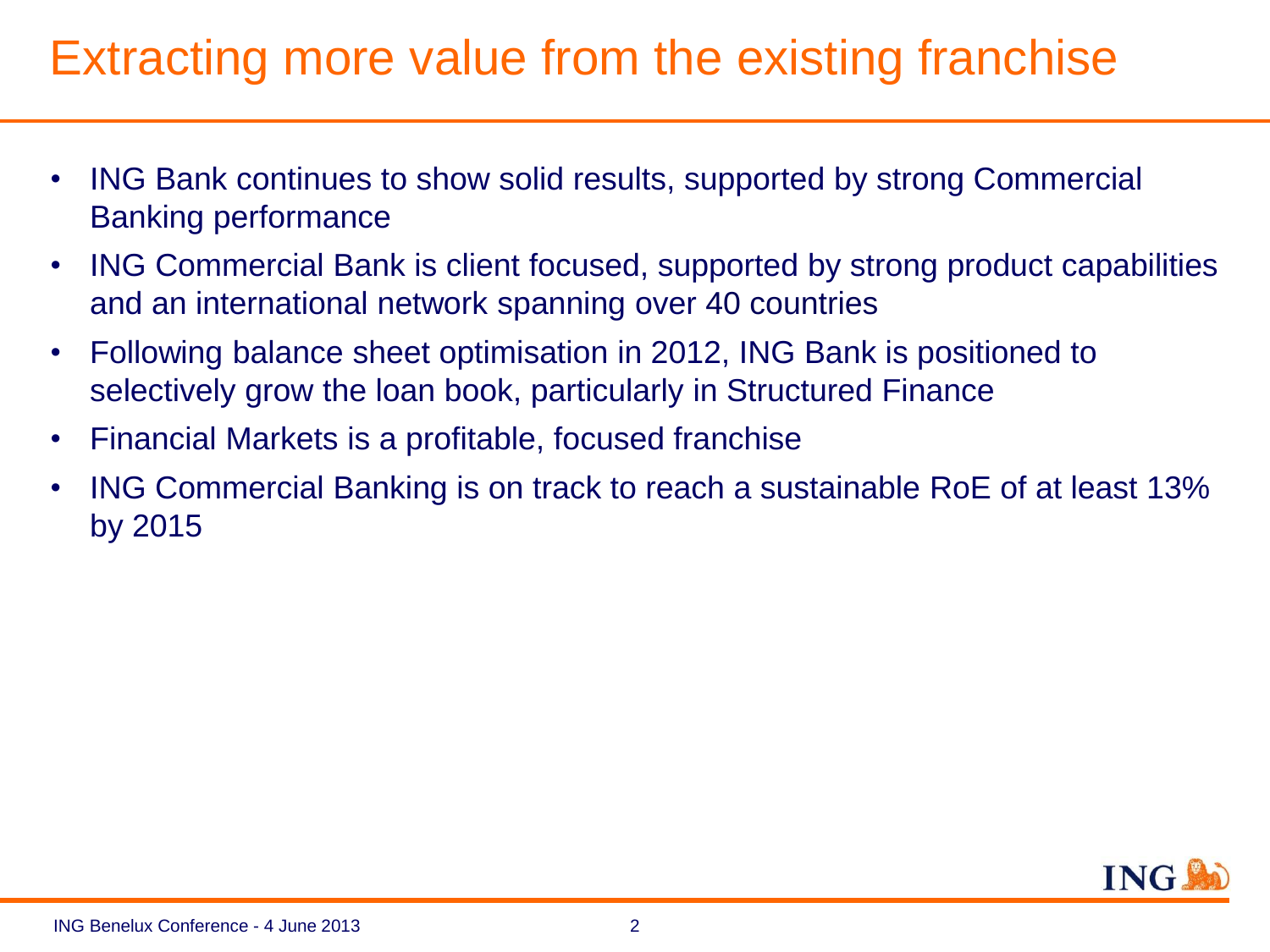### ING Bank posted a strong first quarter of 2013



• Gross result amounted to EUR 1,730 mln, up from 1Q12 and 4Q12

• Risk costs remained elevated amid the weak economic environment, but improved versus 4Q12

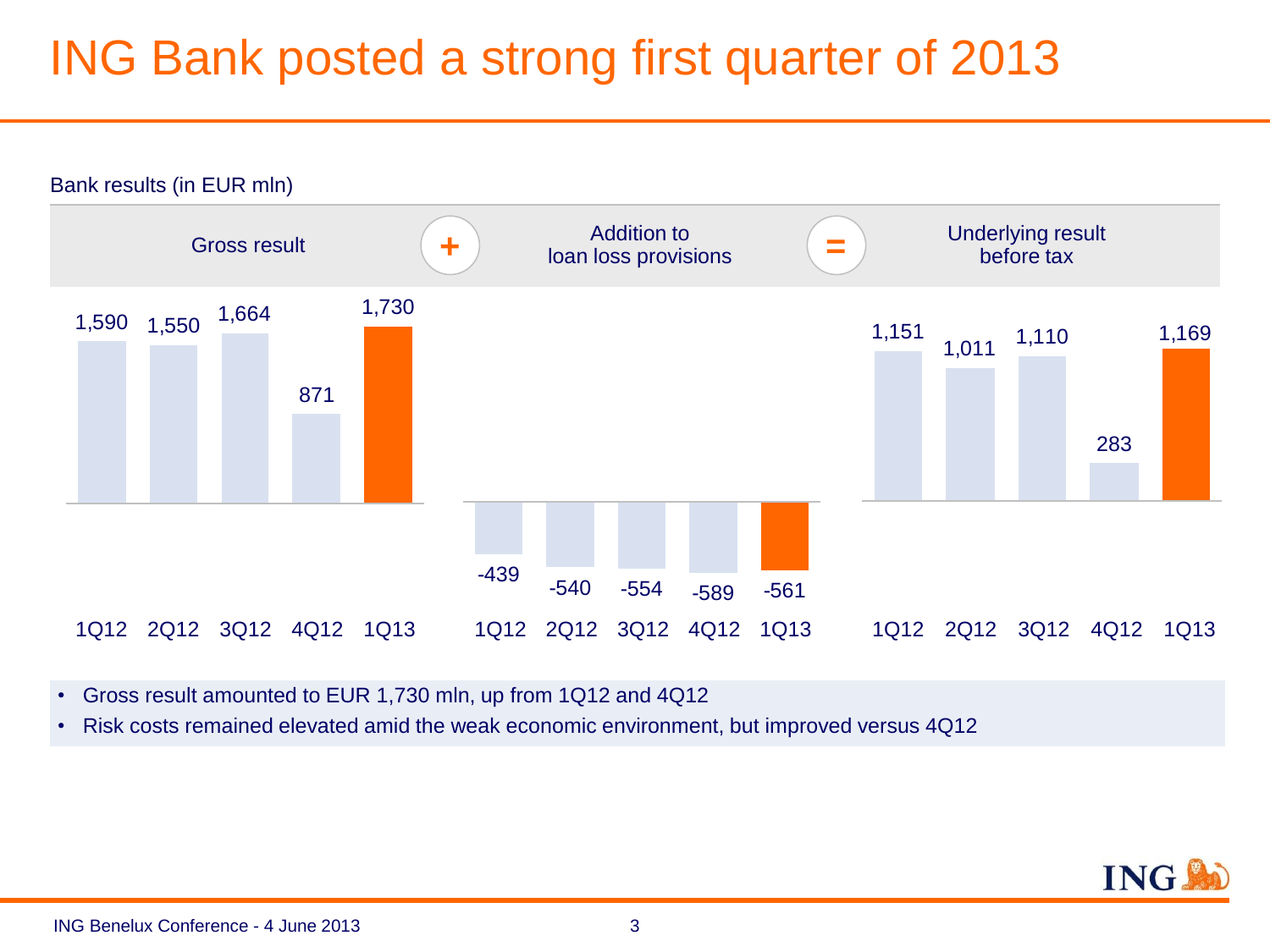#### **ING Commercial Banking contributed almost 50% of** total Bank pre-tax profit in 1Q13



- ING Commercial Banking posted a solid performance in the first quarter. The underlying result before tax was EUR 589 mln, around 50% of the total Bank pre-tax result
- Commercial Banking result is driven by stable flow income from Lending Businesses and Transaction Services

\* Bank pre-tax result was EUR 1,169 mln in 1Q13. Percentages based on pre-tax result Bank excluding Corporate Line (EUR -27 mln) \*\* Commercial Bank pre-tax result was EUR 589 mln in 1Q13. Percentages based on pre-tax result Bank excluding Bank Treasury, RE and Other (EUR -34 mln). Financial Markets has been adjusted for the positive CVA/DVA impact of EUR 75 mln

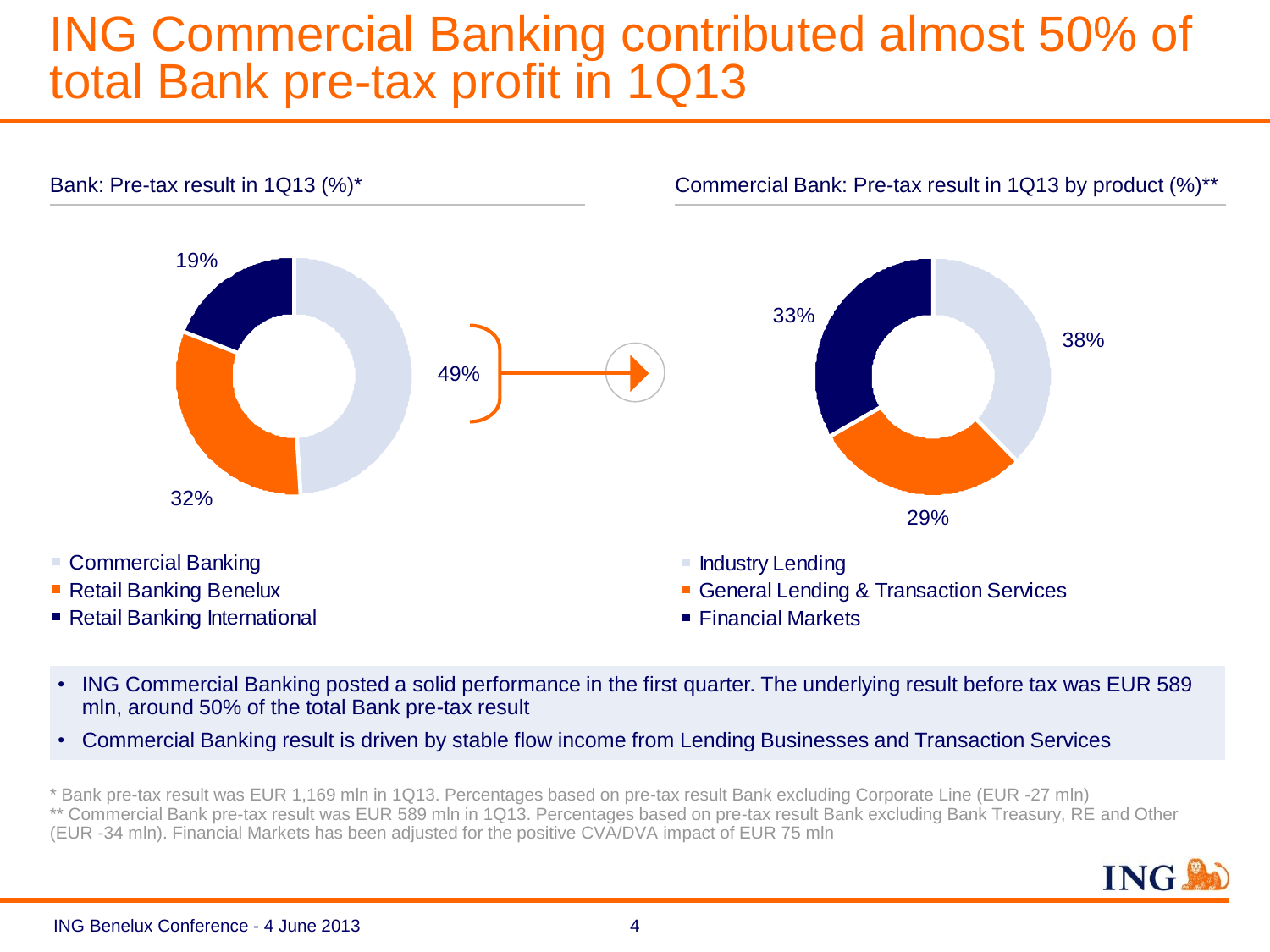#### Commercial Banking RoE of 13.8% in 1Q13 despite high level of risk costs









- Commercial Banking RoE was 13.8% in 1Q13
- Gross result slightly up in 1Q13 versus 1Q12 as positive CVA/DVA impacts helped offset the impact of higher funding costs reported under Bank Treasury, RE & Other
- The gross result of Industry Lending rose 3.5%, driven by Structured Finance due to higher volumes and higher margins
- Risk costs strongly up in 1Q13 versus 1Q12 driven by Industry Lending

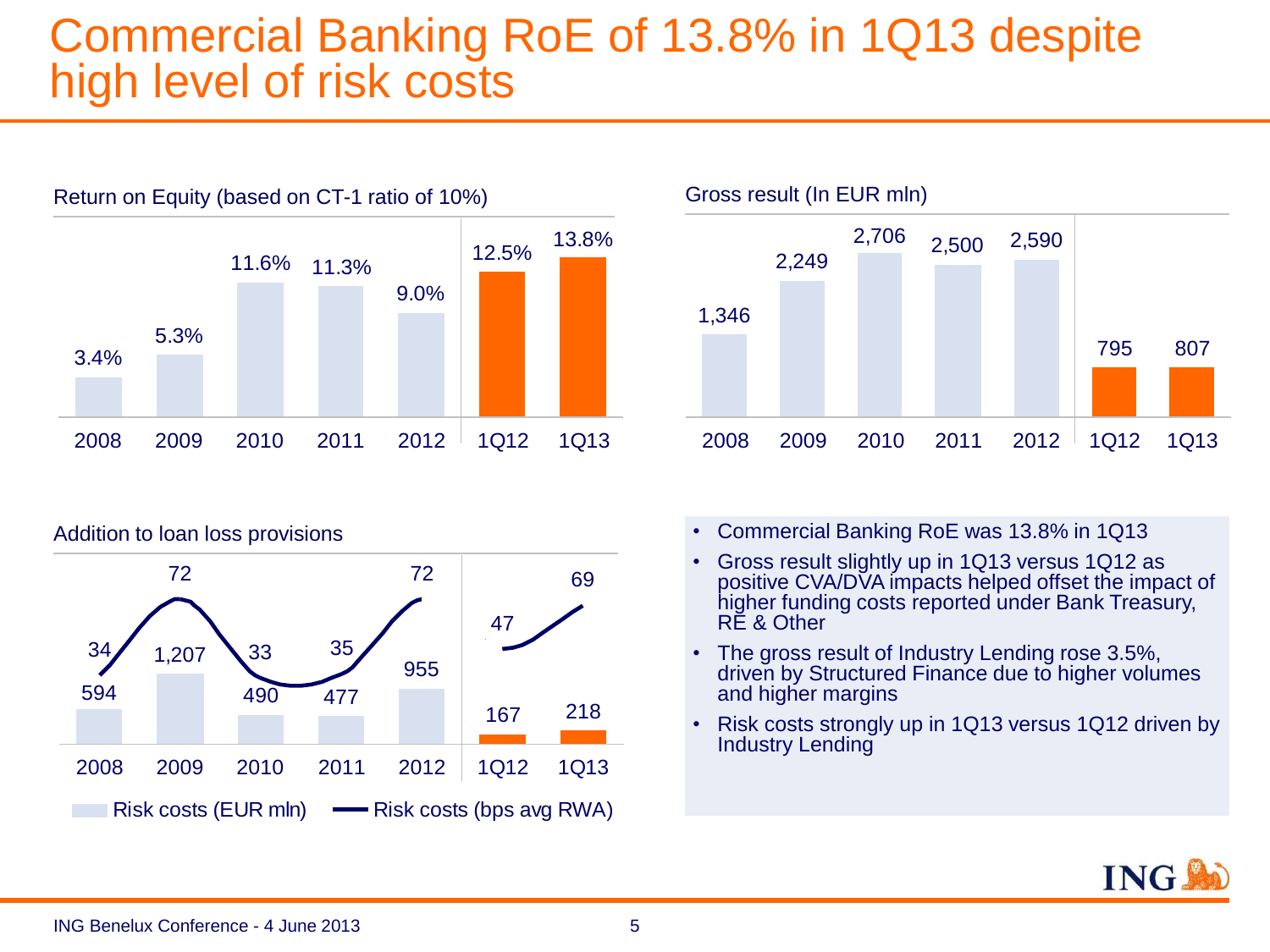#### Strict cost discipline resulted in efficiency which is among the best in the industry



Cost / Income ratio CIB activities (1Q13)





- Operating expenses have declined since 2010
- Operating expenses declined by 0.7% in 1Q13 from 1Q12 as cost savings from the restructuring initiatives announced last year and lower impairments more than offset the booking of the Belgian bank levy and higher pension costs
- Cost/income ratio was 43% in 1Q13
- ING Commercial Banking will continue to optimise its cost structure and aims to keep its cost/income ratio below 50% on a full-year basis

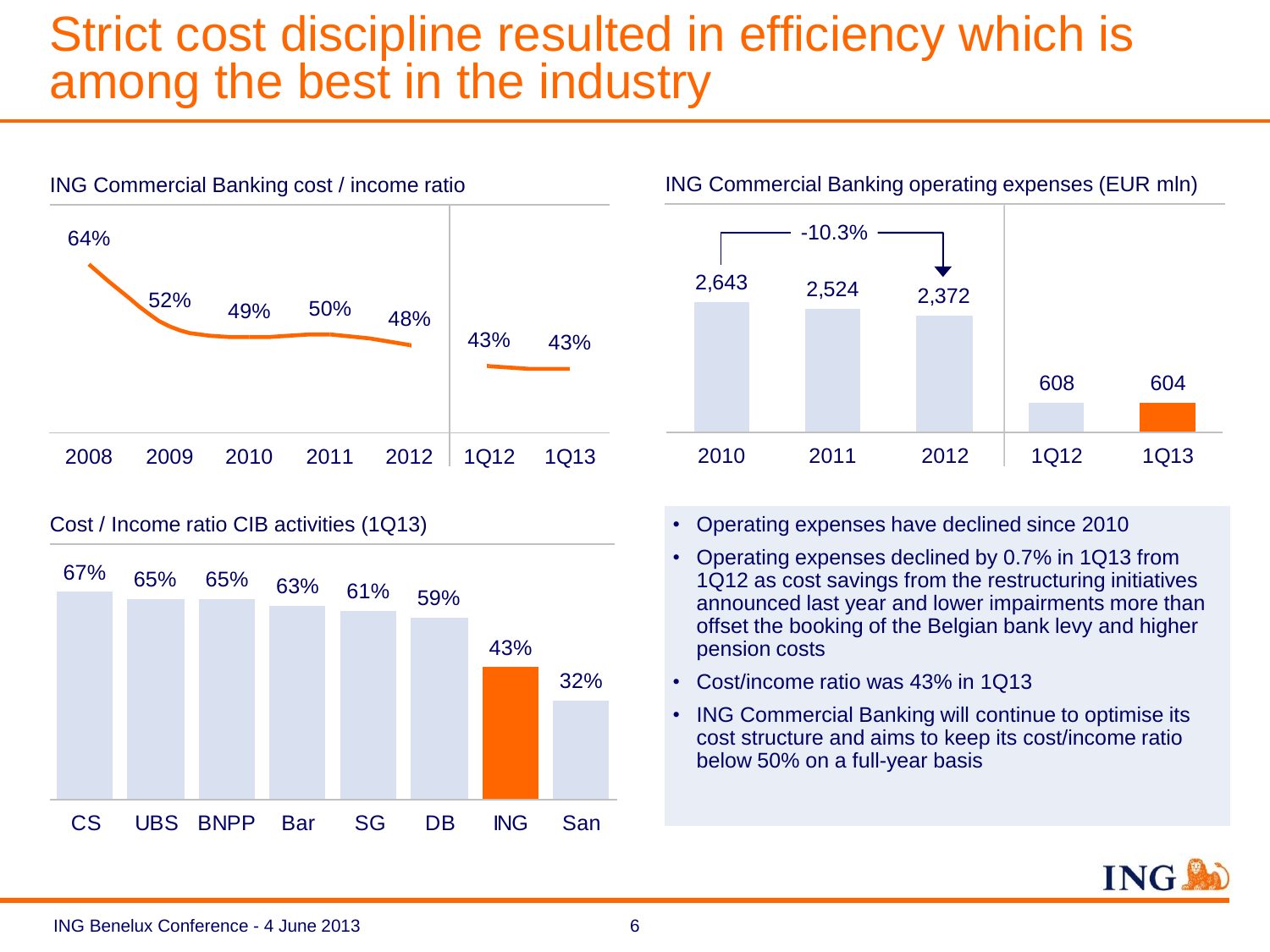### Cost-savings programme on track



#### Cumulative cost savings (in EUR mln)

#### Cost savings programme on track

- In 3Q12, a cost-saving initiative was announced for Commercial Banking to improve future performance and reduce annual expenses by a combined EUR 260 mln by 2015 and EUR 315 mln by 2016
- So far, EUR 29 mln has been achieved in 1Q13

Key strategic initiatives include:

- Lease activities in a total of 11 countries have been put into run-off. Lease activities in Benelux and Poland remain core
- ING's Equity Markets and Equity Capital Markets businesses will focus solely on the Benelux; domestic business retained in Poland
- In April 2013, ING reached an agreement to transfer its local custody services business in CEE to Citi. ING will continue to offer custody services in Poland, where it is an integrated part of the full-service banking offering
- Further operational improvements in several businesses, including PCM, to further improve processes and deliver faster and better service to our clients

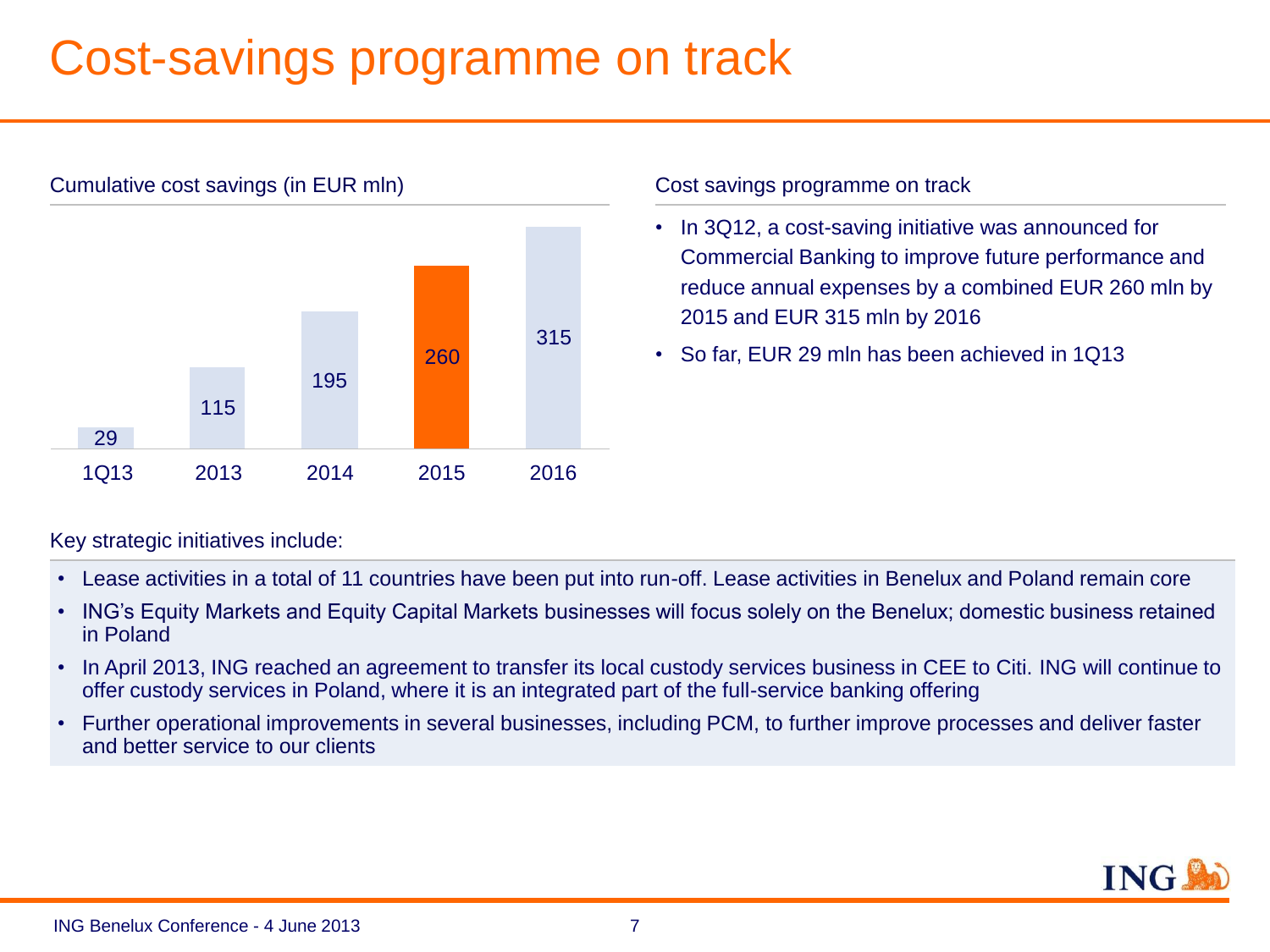#### Commercial Banking is mitigating the RWA impact of Basel 2.5 and 3



- Risk weighted assets for Commercial banking were EUR 130 bln in 1Q13, down by EUR 15 bln versus 4Q11, largely driven by mitigating actions in Financial Markets (EUR -10 bln) including the wind down of ING's Strategic Trading Platform and the restructuring of the Mexico branch and New York platform.
- Basel 3 RWA impact is estimated at around EUR 8 bln, partly offset by additional management actions, of which EUR 2 bln for Financial Markets, EUR 1 bln for Lease run-off and EUR 1 bln for RE Development/Investments

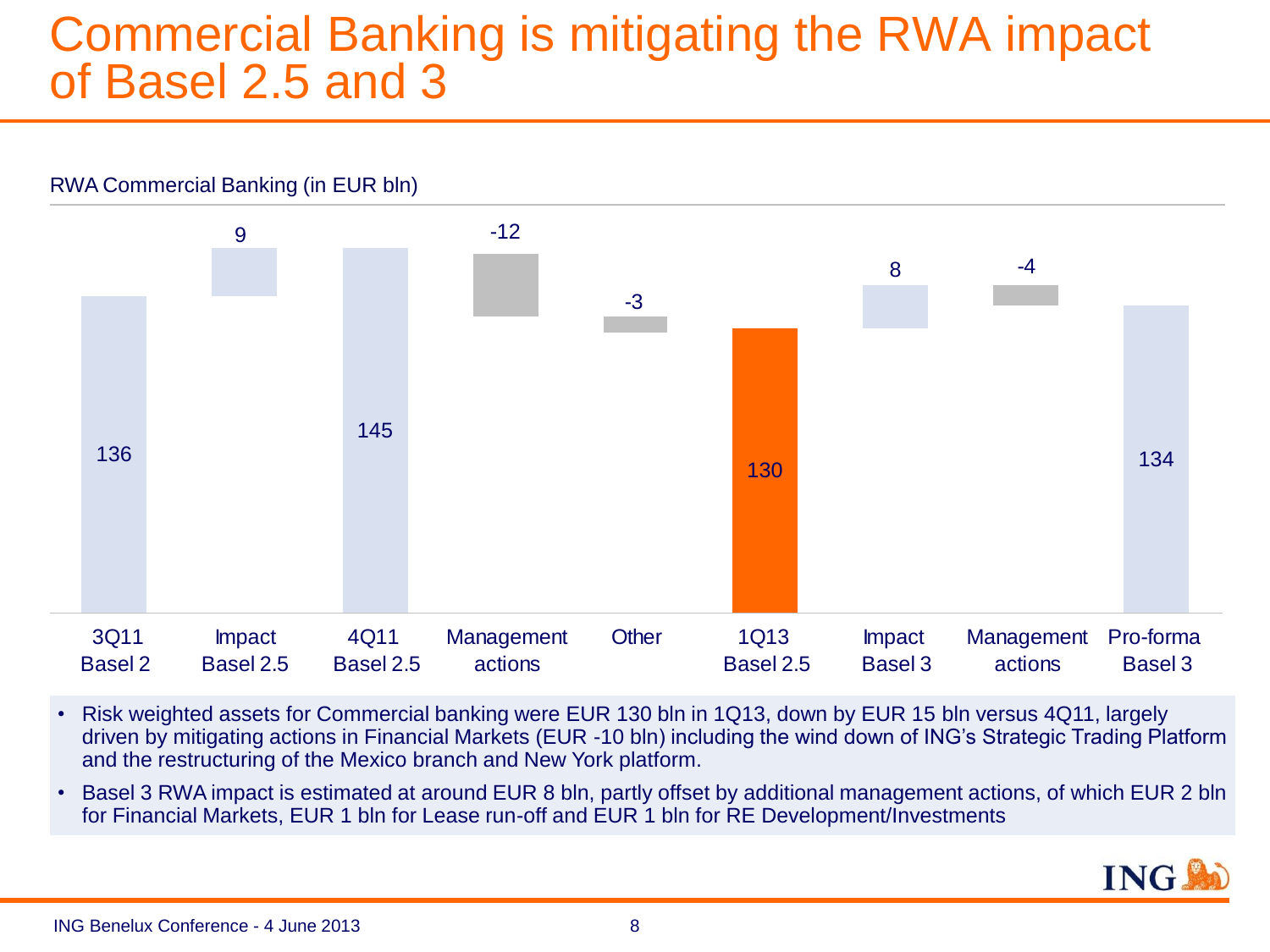## Client-focused Commercial Bank

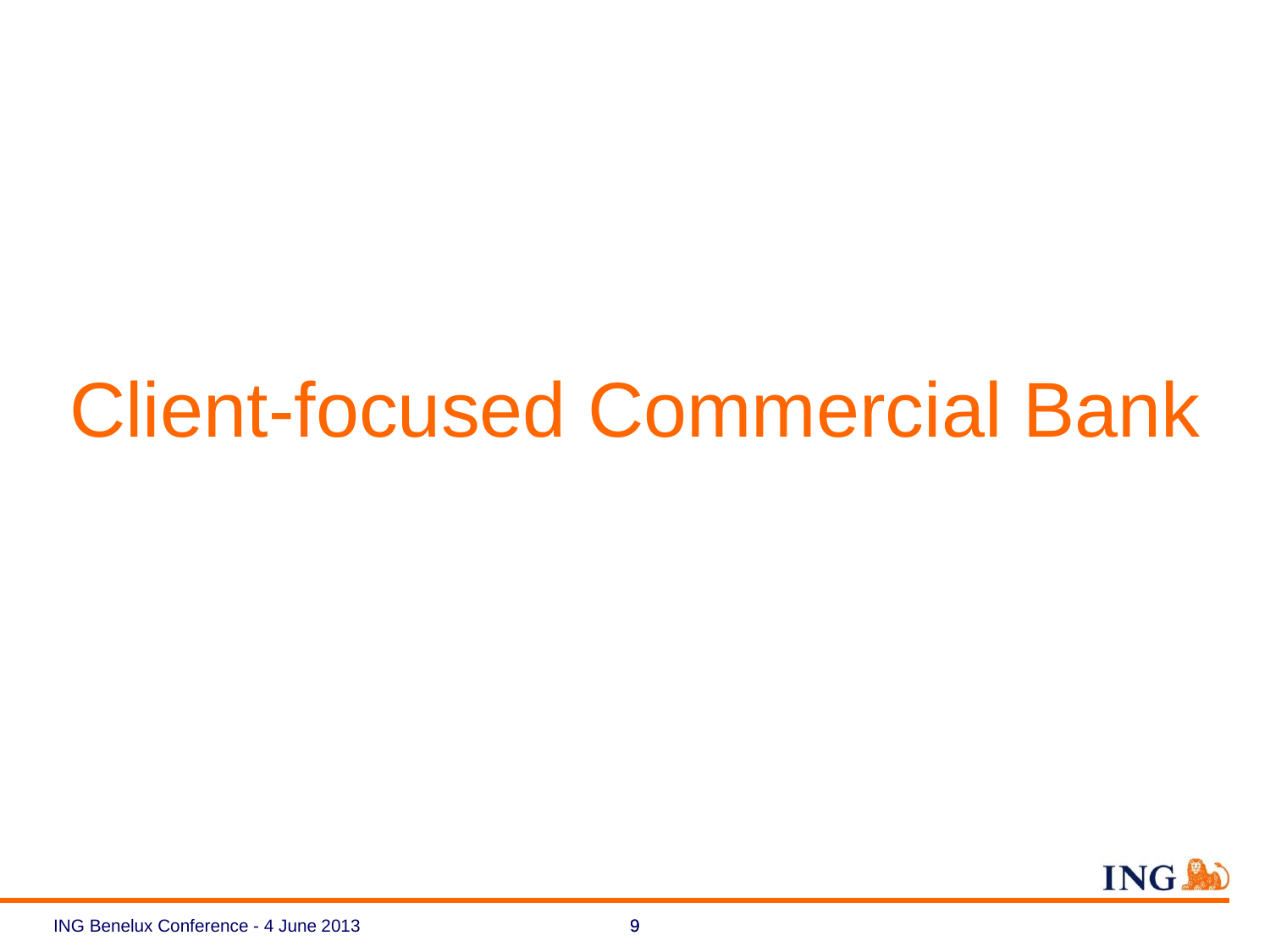### ING is the leading Commercial Bank in the Benelux

#### Leading Commercial Bank in the Benelux

- ING is the leading Commercial Bank in the Netherlands for the 4th consecutive year. ING is the nr 2 Commercial Bank in Belgium
- ING's focus on its service offering and product capabilities has resulted in a leading position.
- ING is a full-service Commercial Bank in the Benelux, supporting client needs from payments through to strategic advice
- ING Commercial Banking remains well positioned for further growth

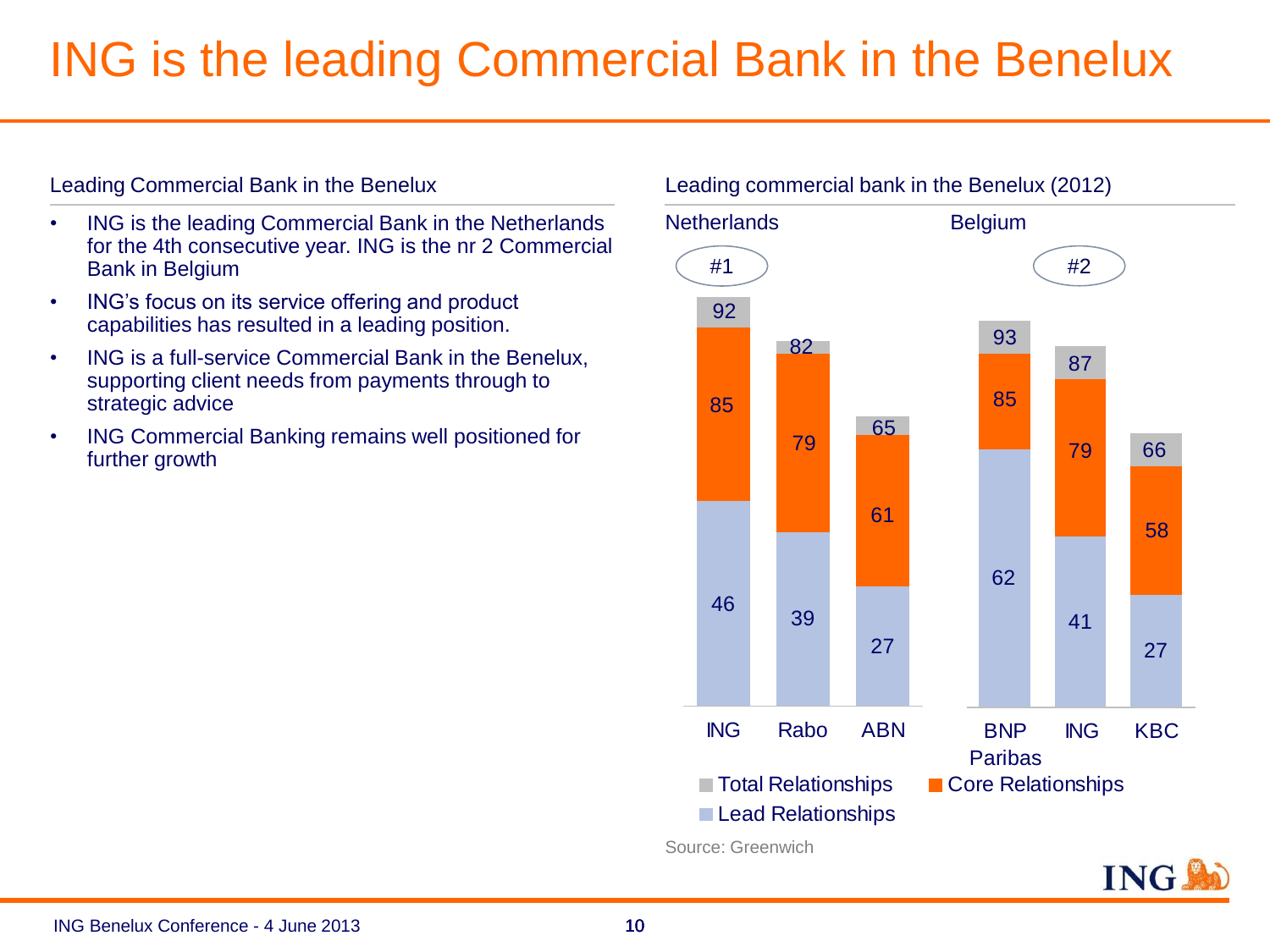#### Commercial Banking has strong regional positions and world-class franchises

Leading Commercial Bank in the Benelux with a strong position in CEE

- Leading bank in The Netherlands market penetration and lead relationships *(Greenwich Survey, 2013)*
- Recognised as the leading bank servicing our Benelux clients in CEE *(Greenwich Survey, 2013)*
- Voted "Best Bank in the Netherlands 2013" *(Global Finance, 2013)*

Extensive global network with special focus in Europe

- ING Commercial Banking is the only Dutch bank with a large international network, spanning over 40 countries
- ING Commercial Banking continues to invest in Euro payments platform

Global franchises in Specialised Finance and Financial Markets

- Leading Specialised Finance franchise (#5 in Europe by number of issues (MLA), Thomson Reuters, 2012-1Q13)
- FM has leading position in the Benelux DCM corporate market *(Thomson Reuters, 2012-1Q13)*
- Best Trade Finance Bank award *(Global Finance magazine, 2012)*
- Best Structured Commodity Finance Bank (*Trade Finance Magazine 2013*)





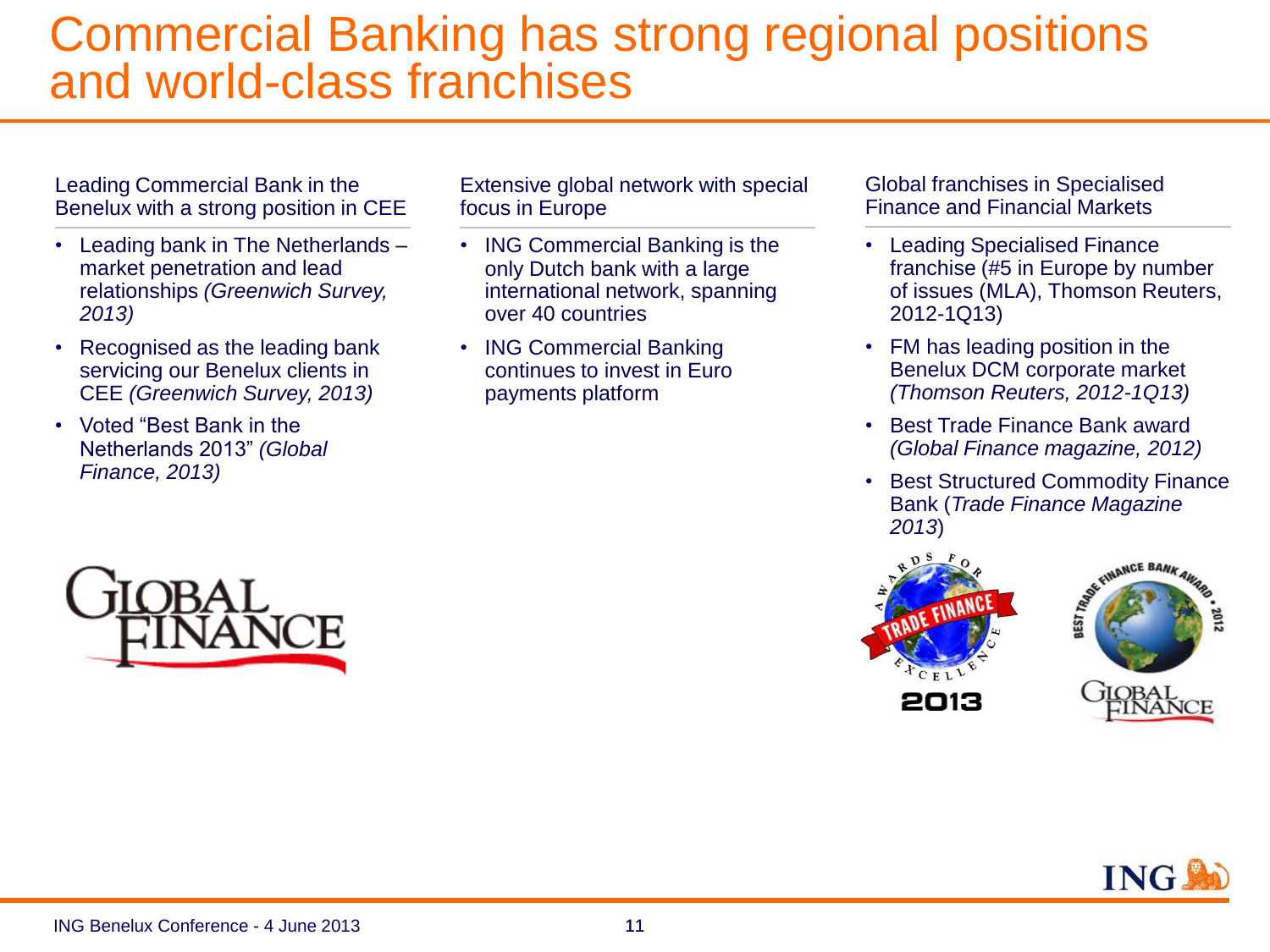#### Strategy going forward is aimed at further strengthening of client relationships and attractive returns

| <b>Further improve</b><br>client service<br>model and<br>product<br>capabilities | • Further strengthen leadership positions in core markets/products<br>• Optimise client coverage/service model<br>• Streamlined Operations, IT and Support<br>• Continue to invest and grow market share in product capabilities,<br>particularly in:<br>• Payments and Cash Management<br>• Trade Financial Services         |  |
|----------------------------------------------------------------------------------|-------------------------------------------------------------------------------------------------------------------------------------------------------------------------------------------------------------------------------------------------------------------------------------------------------------------------------|--|
| <b>Improve returns</b><br>without<br>allocating more<br>capital                  | • Exploit leadership position, further increasing cross- and deep-sell<br>• Leverage network for increased international flows<br>• Capital will continue to be allocated to core markets and high return<br>businesses with attractive risk / reward characteristics<br>• Re-price lending to reflect higher cost of capital |  |
| <b>Increase</b><br>funding                                                       | • Strong focus on increasing market share in PCM                                                                                                                                                                                                                                                                              |  |

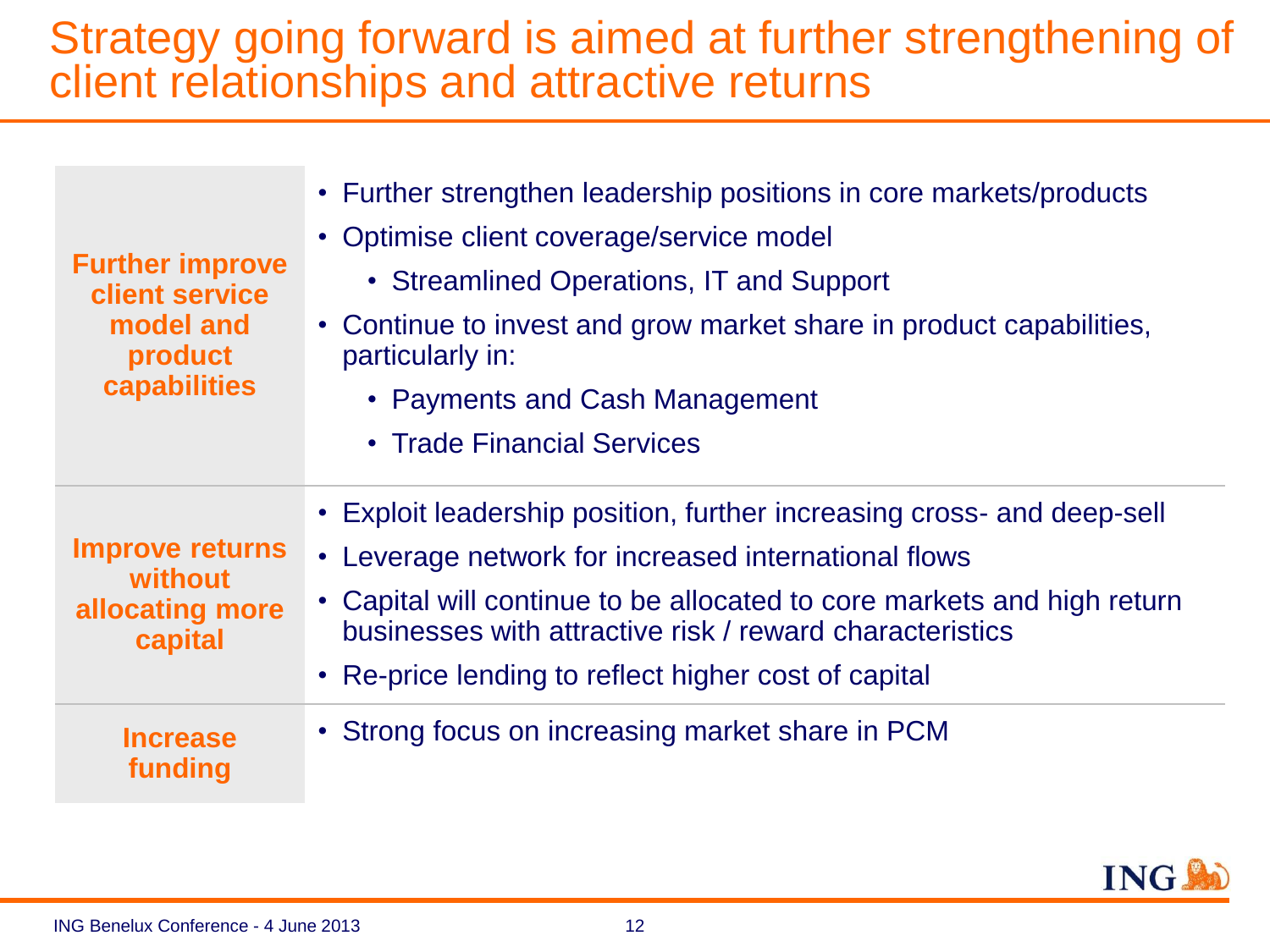# ING Bank is well positioned to selectively grow the loan book

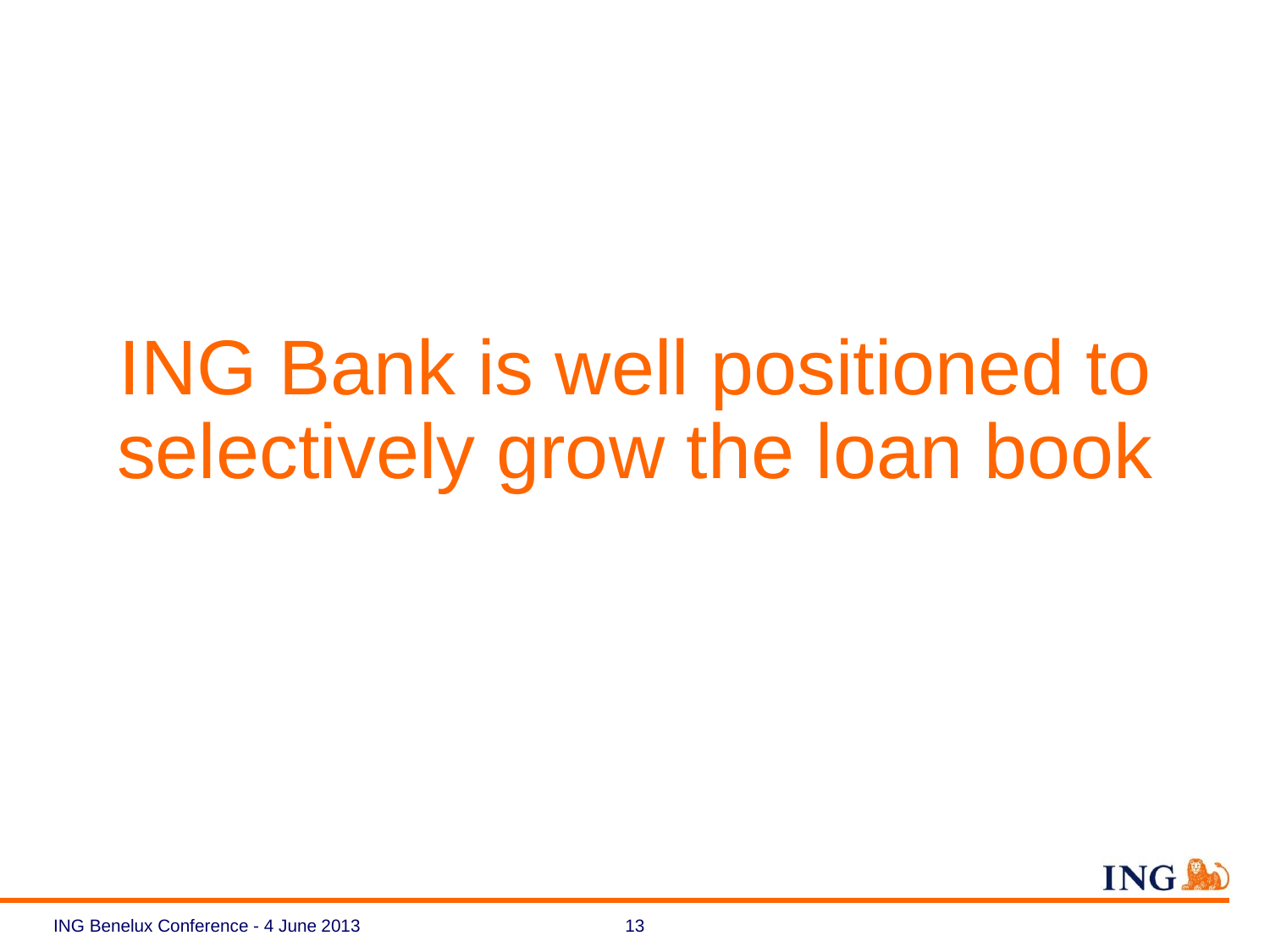### ING Bank meets most Basel 3 requirements



#### Basel 3 ratios met

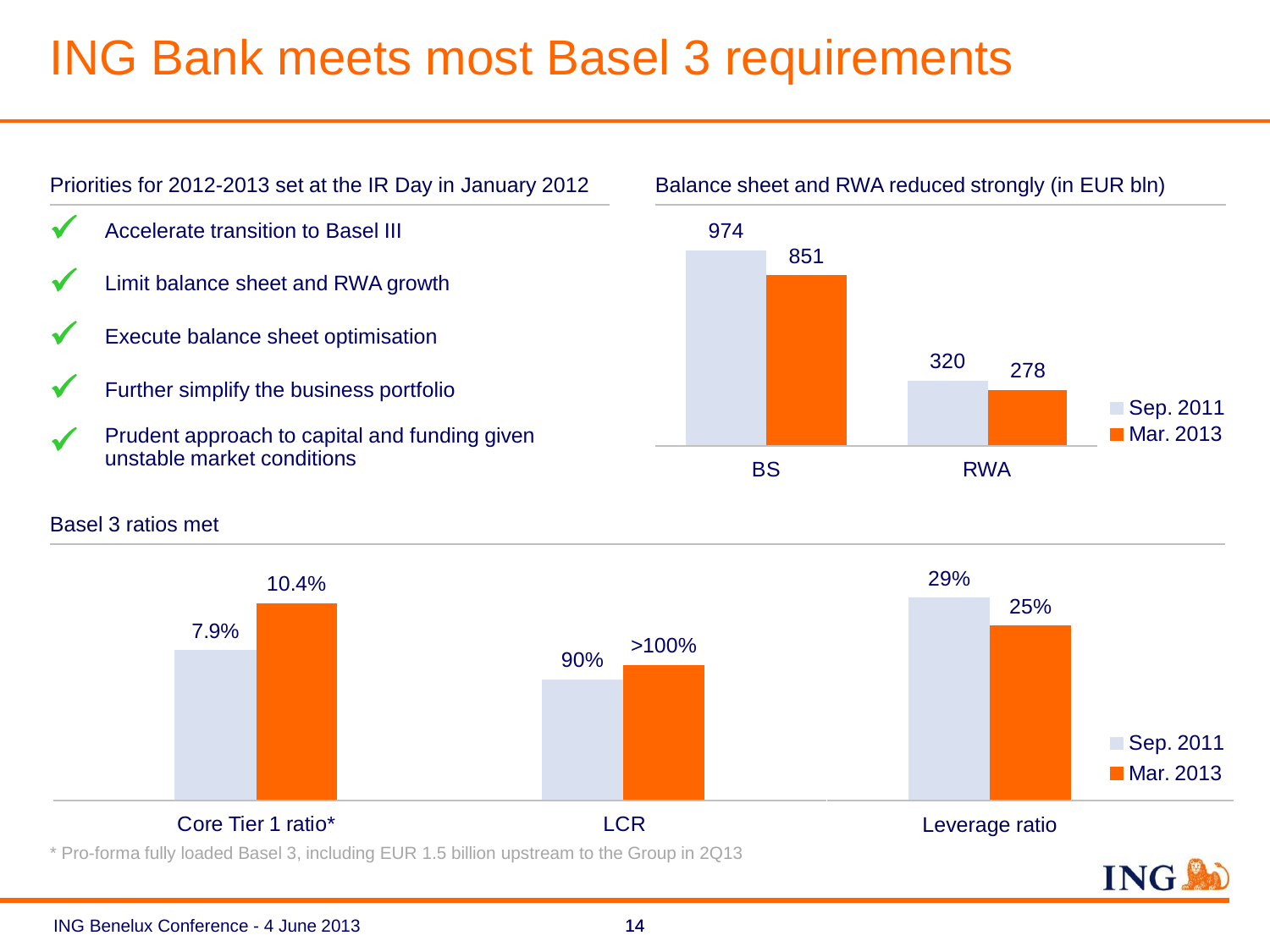## Strong funding profile allows Bank to grow loan book



Following balance sheet optimisation in 2012, ING Bank is positioned to selectively grow the loan book

- After taking major strides in 2012 to optimise the balance sheet and de-risk the investment portfolio, ING Bank is now comfortably meeting its capital, funding and liquidity targets, creating room to selectively grow the loan book.
- Net funds entrusted grew by an impressive EUR 16.5 bln in 1Q13, leading to a further improvement of the funding profile
- Net loan growth was a moderate EUR 2.5 bln in 1Q13, particularly in Structured Finance
- Loan-to deposit ratio improved to 1.10

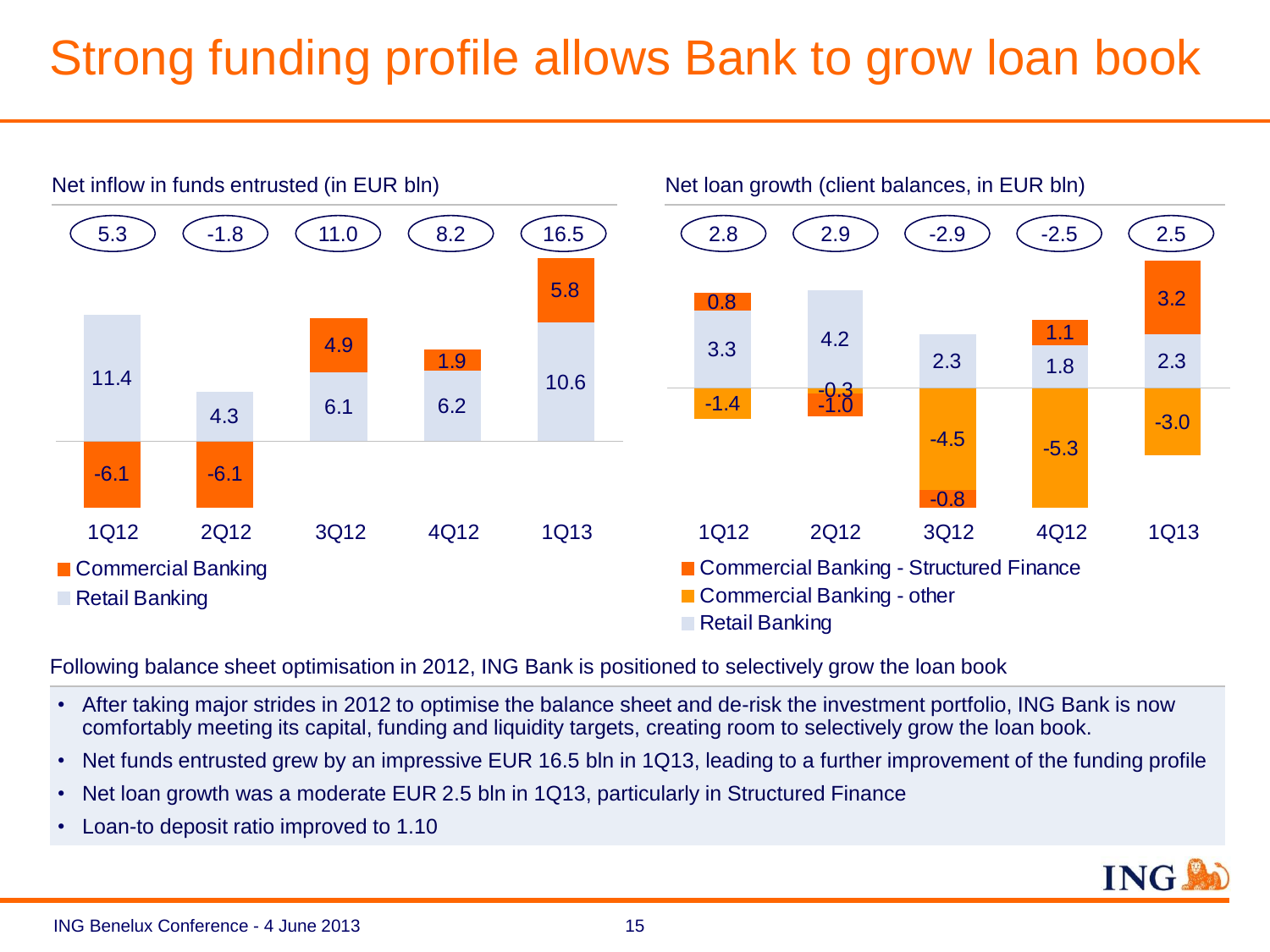### ING will selectively grow its Structured Finance assets





Interest margin Industry Lending (based on Client balances) (in bps)



Lending assets: REF assets decreasing, being redeployed in Structured Finance assets (in EUR bln)



- Industry lending generates diversified, high yielding assets, making this attractive for balance sheet integration
- Industry Lending dominated by Structured Finance
- In recent years, ING's Real Estate Finance portfolio has been reduced and redeployed in Structured Finance assets
- Going forward, ING will selectively grow its Structured Finance assets, largely offset by a further reduction of Real Estate Finance assets
- ING Real Estate Finance remains an integral part of the strategy of the Commercial Bank

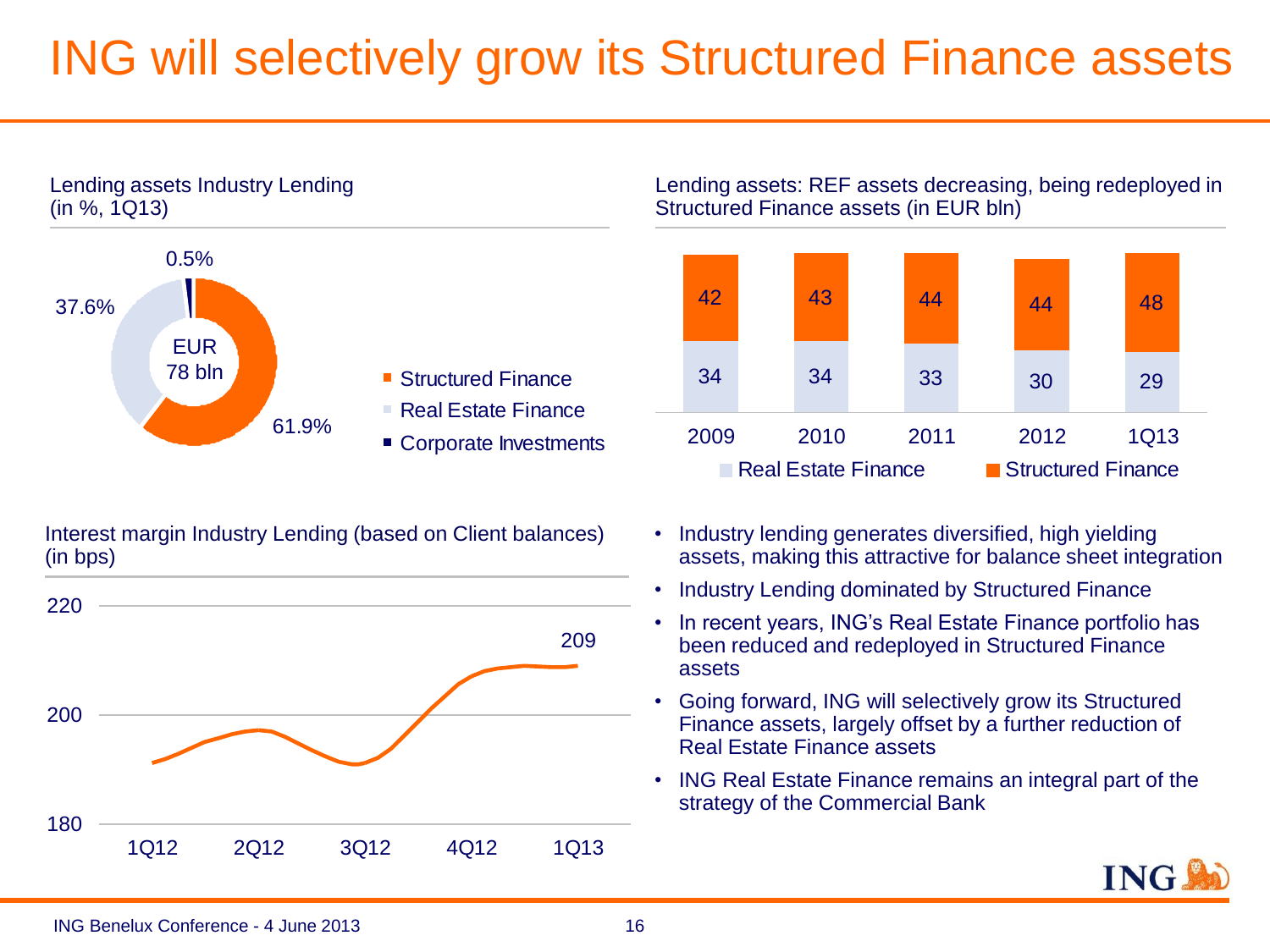### Structured Finance: high RoE and well diversified



RoE (based on CT-1 ratio of 10%)



Structured Finance lending assets by sector (in %, 1Q13)



- Energy, Transport & Infrastructure (ETIG)
- International Trade & Export Finance (ITEF)
- Specialised Financing Group (SFG)

- Energy, Transport and Infrastructure Group includes natural resources, utilities power, infrastructure, Asset-Based Finance. The assets are a mixture of medium- and long-term assets
- International Trade and Export Finance includes Structured Export Finance. The assets are largely short-term assets
- Specialised Financing Group includes Telecom and Media Finance, Structured Acquisition Finance and Local Structured Finance. The assets are largely medium-term assets

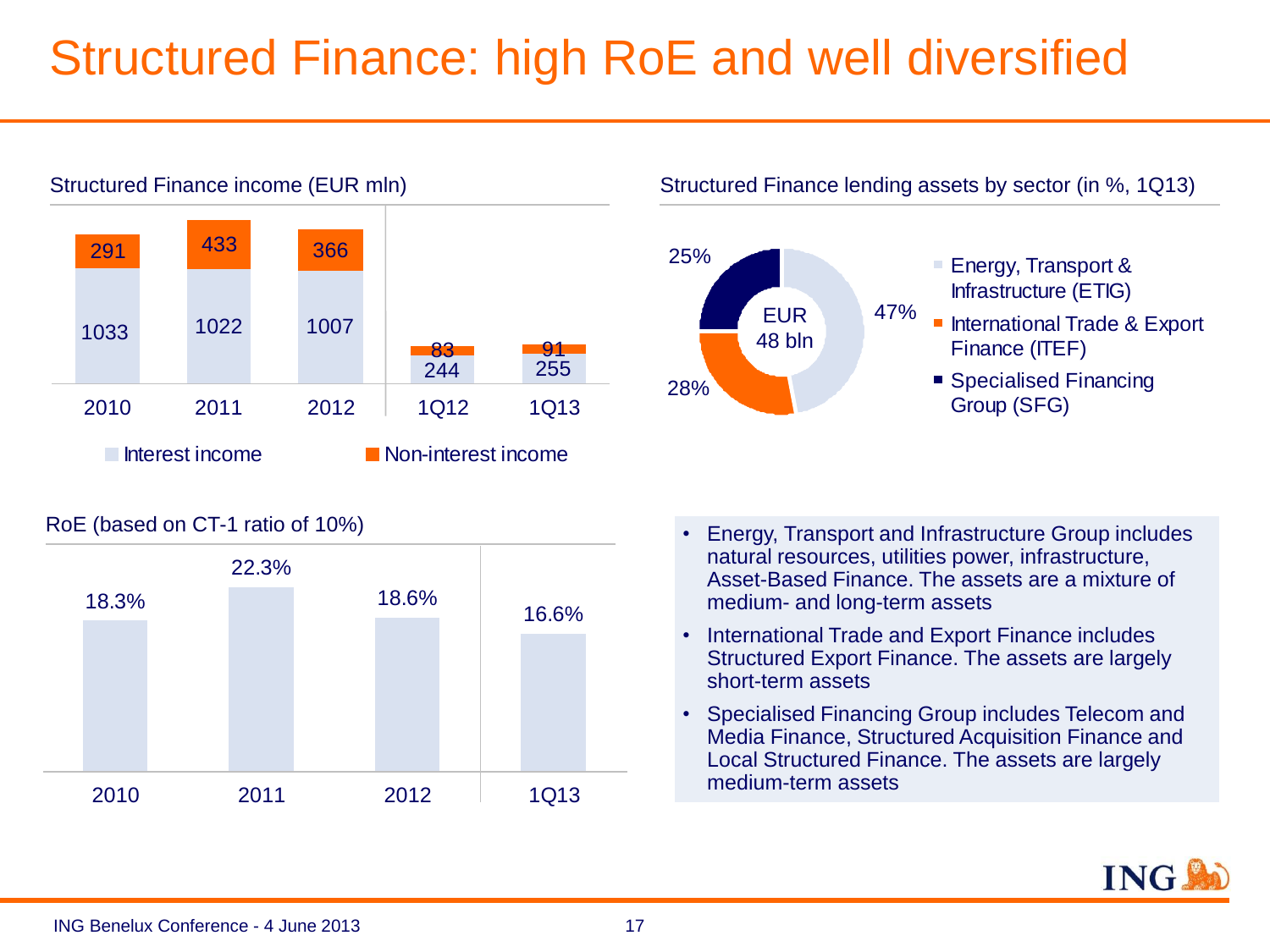#### Risk costs Structured Finance concentrated in a small legacy portfolio



Underlying loan loss provisions in bps of average RWA Loan loss provisioning (EUR mln)



Structured Finance

|                |                                        |                        | <b>Risk Costs</b>        |                   |                         |
|----------------|----------------------------------------|------------------------|--------------------------|-------------------|-------------------------|
| 1Q13           | <b>Lending Assets</b><br>as % of total | <b>NPL</b><br>$(\%^*)$ | <b>1Q13</b><br>(EUR mln) | 4Q12<br>(EUR mln) | Coverage<br>ratio $(%)$ |
| <b>ITEF</b>    | 28%                                    | 0.4%                   | -4                       | $-10$             | 27%                     |
| <b>ETIG</b>    | 47%                                    | 2.1%                   | 27                       | 28                | 28%                     |
| SFG, excl. SAF | 19%                                    | 2.7%                   | 13                       | 22                | 43%                     |
| <b>SAF</b>     | 6%                                     | 11.6%                  | 33                       | 79                | 54%                     |
| <b>Total</b>   | 48 bln                                 | 2.0%                   | 67                       | 118               | 39%                     |

\* Based on credit outstandings;

- Low risk profile International Trade and Export Finance (ITEF)
- Business model within Energy, Transport and Infrastructure Group (ETIG) has paid off in current market by relatively low risk costs (historic focus on high quality assets)
- Specialised Financing Group (SFG) historically has higher risk costs, mainly related to Structured Acquisition Finance (SAF) portfolio

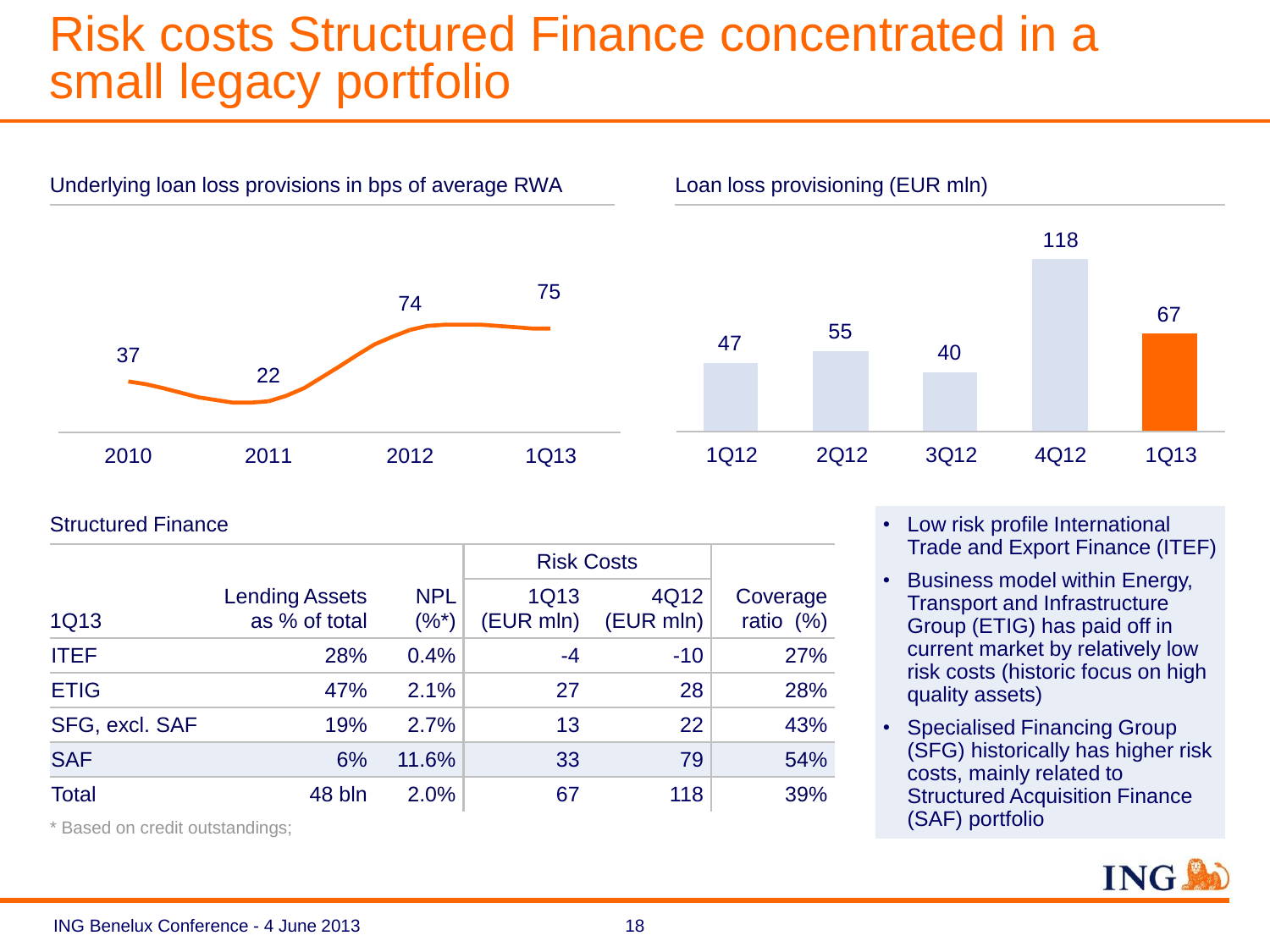#### Repricing, asset growth and lower funding costs support the net interest margin development

| Illustrative return (in bps)                                                   |             |             |             |            |  |  |
|--------------------------------------------------------------------------------|-------------|-------------|-------------|------------|--|--|
|                                                                                | Mid<br>2010 | Mid<br>2011 | Mid<br>2012 | YF<br>2012 |  |  |
| A-rated Investment<br><b>Grade Corporate</b><br><b>Facilities Drawn Margin</b> | 90          | 70          | 105         | 85         |  |  |
| <b>Project Finance</b>                                                         | 120         | 175         | 250         | 250        |  |  |
| <b>Offshore</b>                                                                | 250         | 230         | 300         | 320        |  |  |
| (TLA/RCF)                                                                      | 415         | 400         | 475         | 455        |  |  |

Structured Finance – run-off lending assets (EUR 48 bln) • Pricing increased slowly over the past years and at





- different rates across different markets
- As from 4Q12, trend in funding costs is decreasing, supporting the Net Interest Margin
- Asset growth and run-off will create further (re)pricing opportunities

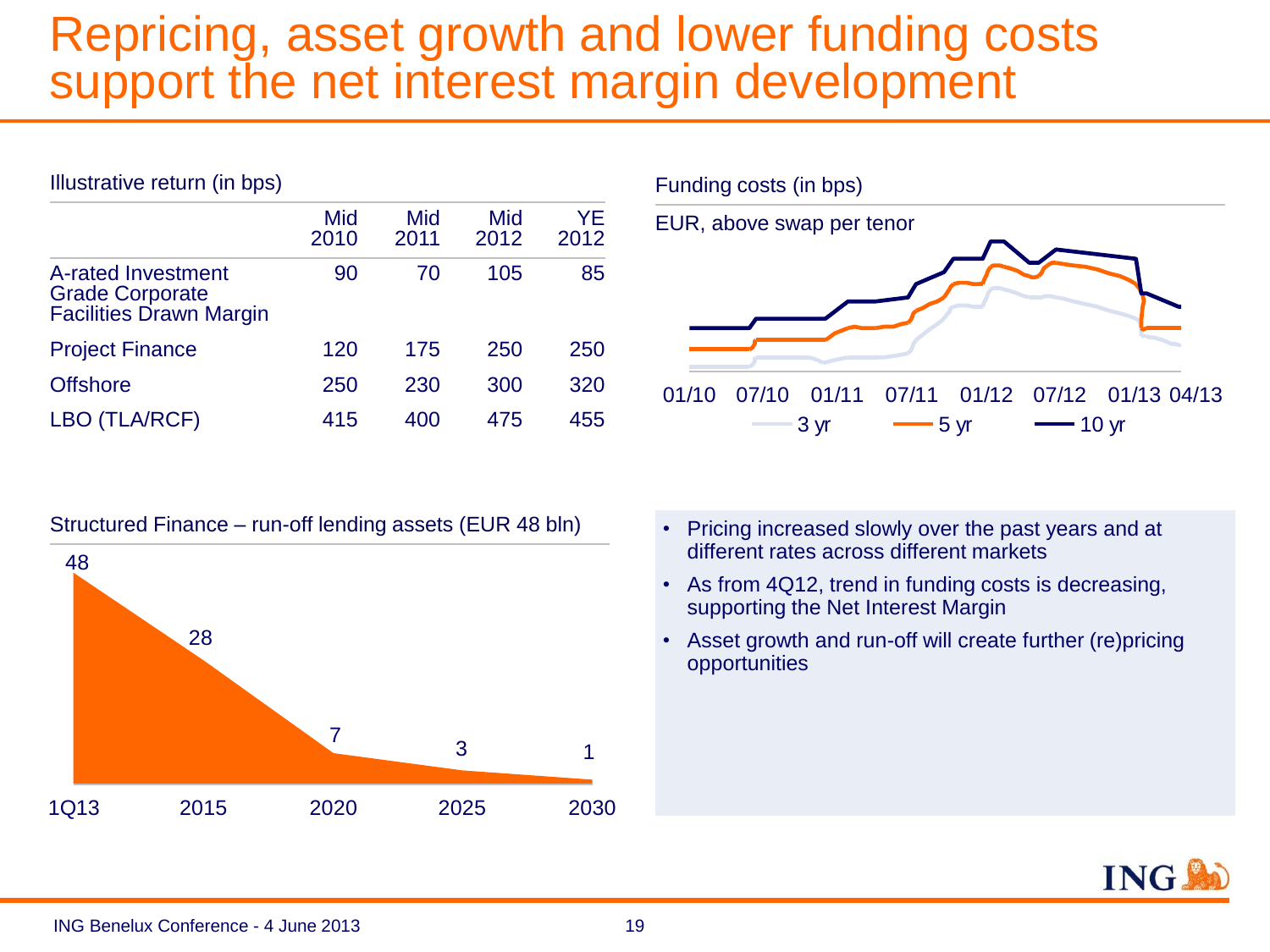### Risk costs on Real Estate Finance remain elevated



8.1 4 6 8 10 1Q12 2Q12 3Q12 4Q12 1Q13



- Non-performing loans ratio (in %)  $\bullet$  Risk costs for Real Estate Finance increased slightly to EUR 111 mln and were concentrated in the Netherlands, Spain and the UK
	- The NPL ratio increased to 8.1% due to a decline in credits outstanding and slightly higher NPLs
	- Construction is less than 1% of total REF portfolio
	- Risk costs in REF are expected to remain elevated at around these levels given deteriorating European commercial real estate markets
	- Pre-tax result Real Estate Finance has remained positive despite high level of risk costs as repricing allowed ING to absorb higher risk costs

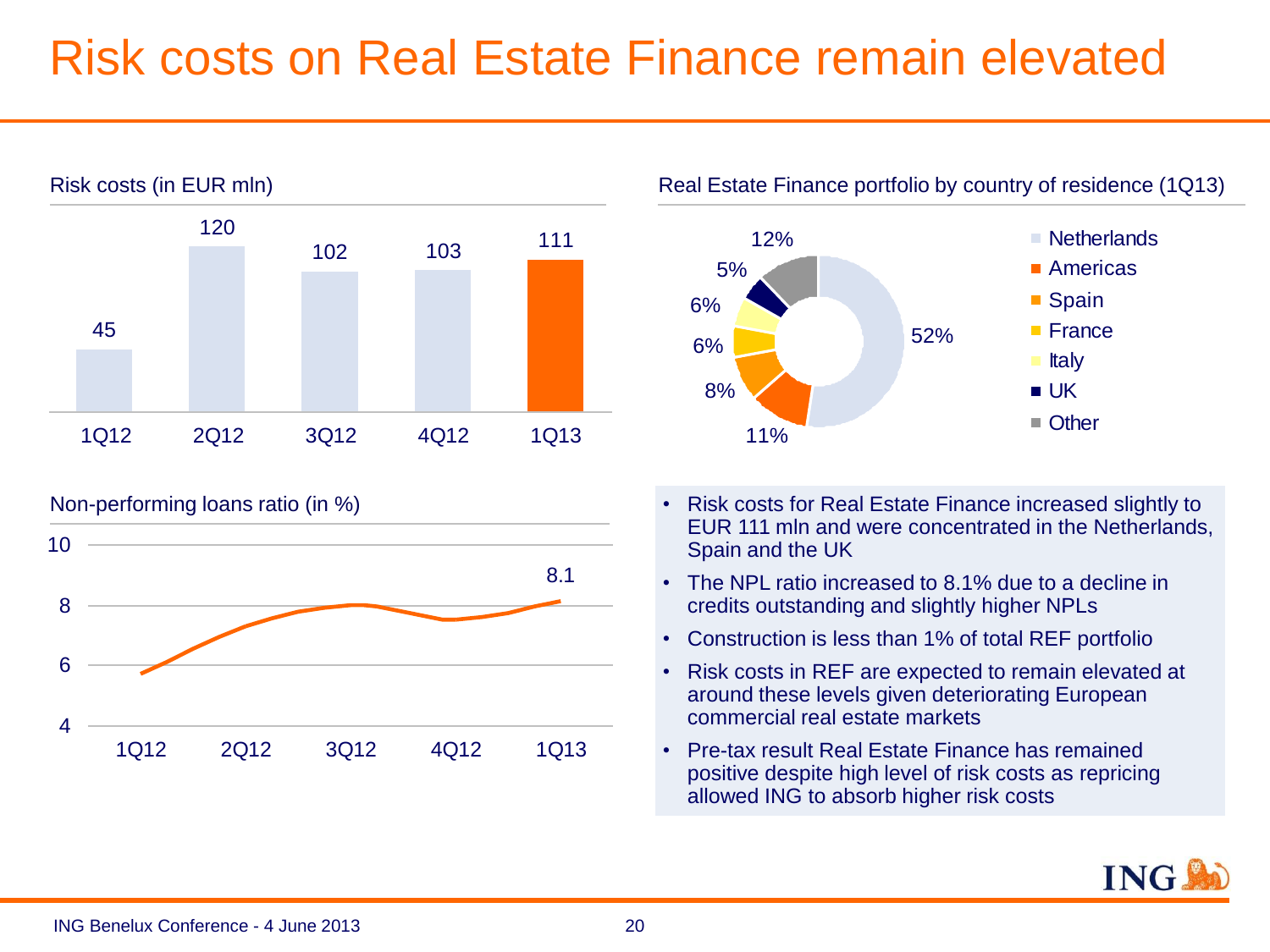### Dutch REF portfolio is well diversified



#### Non-performing loans ratio (in %)



REF NL portfolio by sector (31 Mar 13) Price development NL (ROZ/IPD indices, %)



- The REF portfolio in the Netherlands is well diversified
- Offices sector has been most under pressure, reflecting overcapacity in this sector
- However, REF primarily finances prime real estate properties with diversified rent rolls and quality tenants
- Construction is only 1.1% of Dutch REF portfolio and pre-sold/pre-rented for 70%.

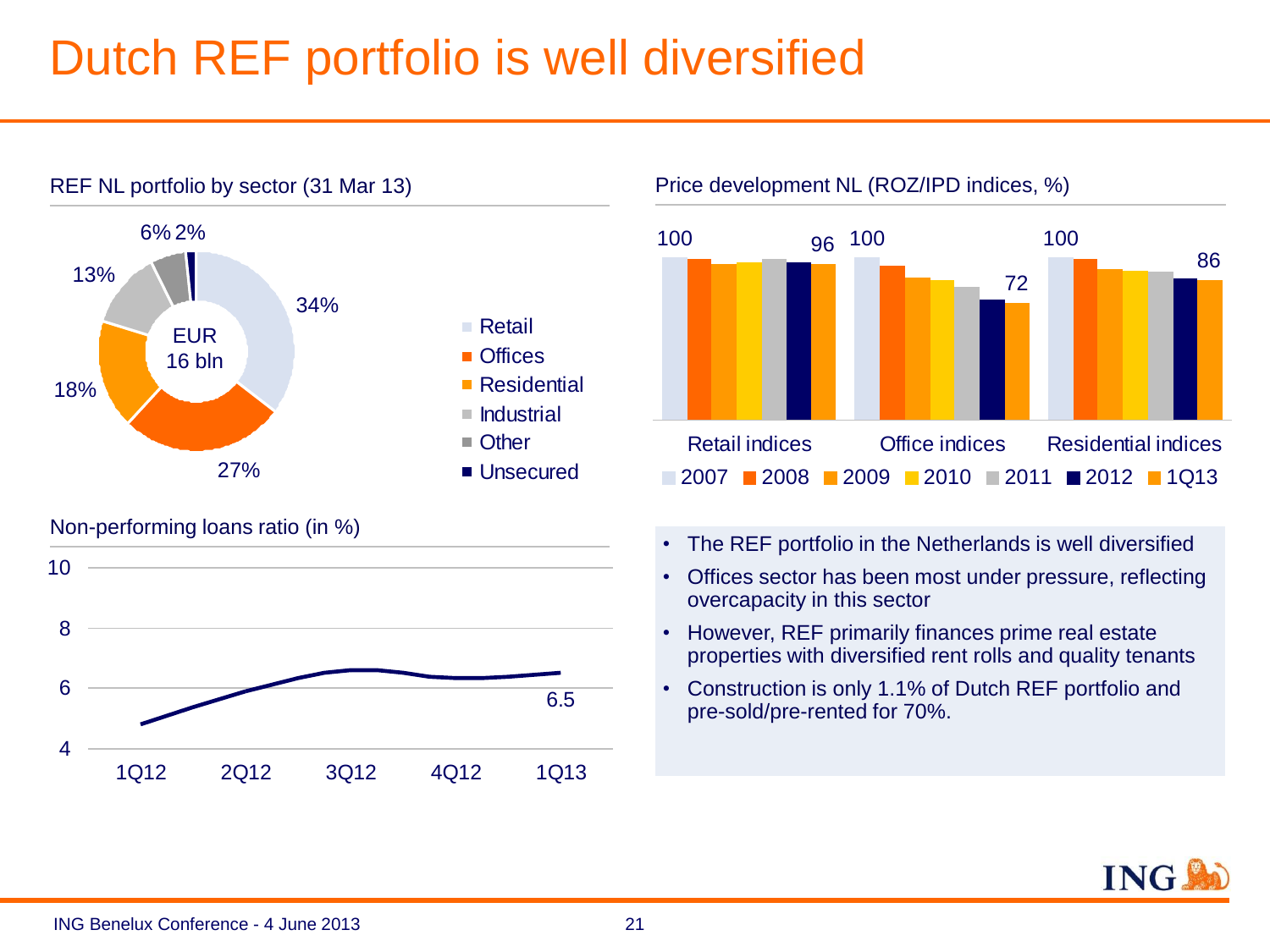## Financial Markets is a profitable, focused franchise

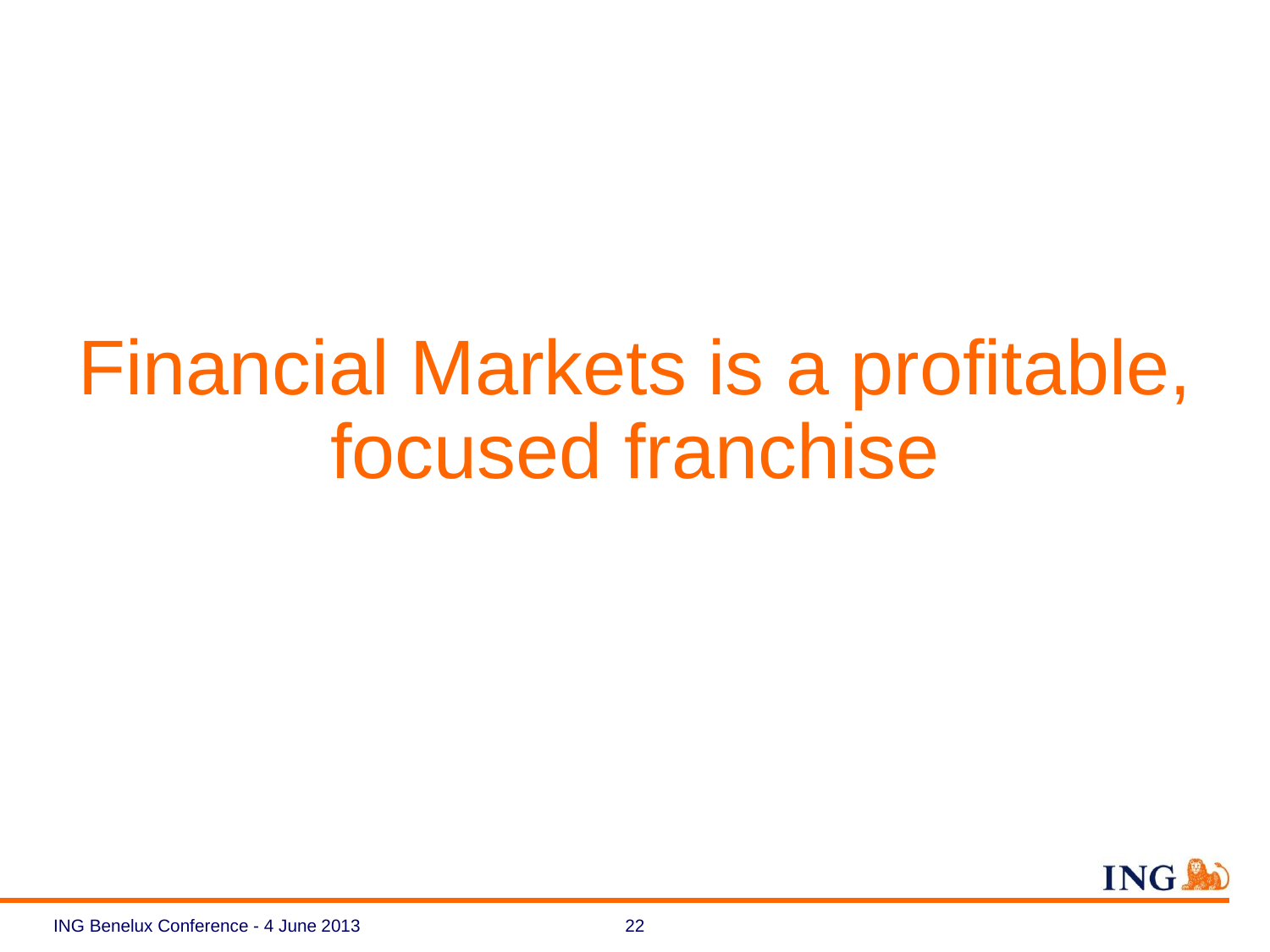#### Financial Markets provides hedging and financing solutions to corporate and institutional clients



- Financial Markets (FM) is a well diversified business, exposed to developed markets and faster growing economies
- FM is skewed to rates and FX, rather than credit

\* Excluding CVA/DVA;

\*\* Excluding Global Equity Products, DCM, CF & Other

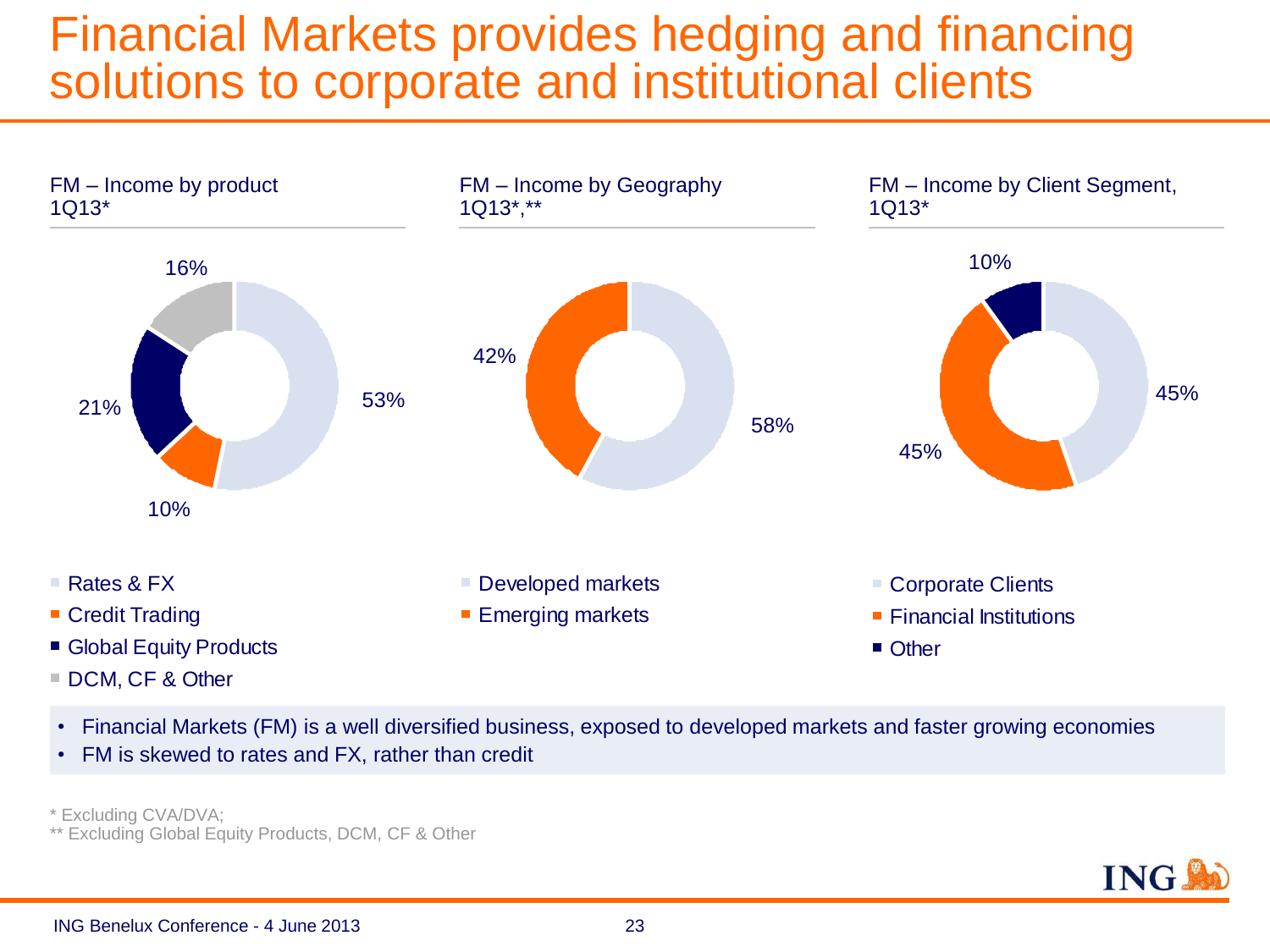### Financial Markets is a profitable business





Return on Equity (%)



Income Financial Markets (excl. CVA/DVA) impacted by seasonality (in EUR mln)



#### 1Q11 2Q11 3Q11 4Q11 1Q12 2Q12 3Q12 4Q12 1Q13

- Reported income is severely impacted by the impact of CVA/DVA creating volatility in reported income
- Reported income (excl. CVA/DVA) is also impacted by seasonality. The first quarter is normally relatively strong, while the fourth quarter is relatively weak
- RoE excl. CVA/DVA has improved significantly in 2012 and 1Q13 as the impact of new capital rules has been offset by management actions
- CRD IV RWA impact of EUR 8 bln will partly be mitigated by management actions of EUR 2 bln
- Ambition 2015 target of at least 13% will be reached by improving returns

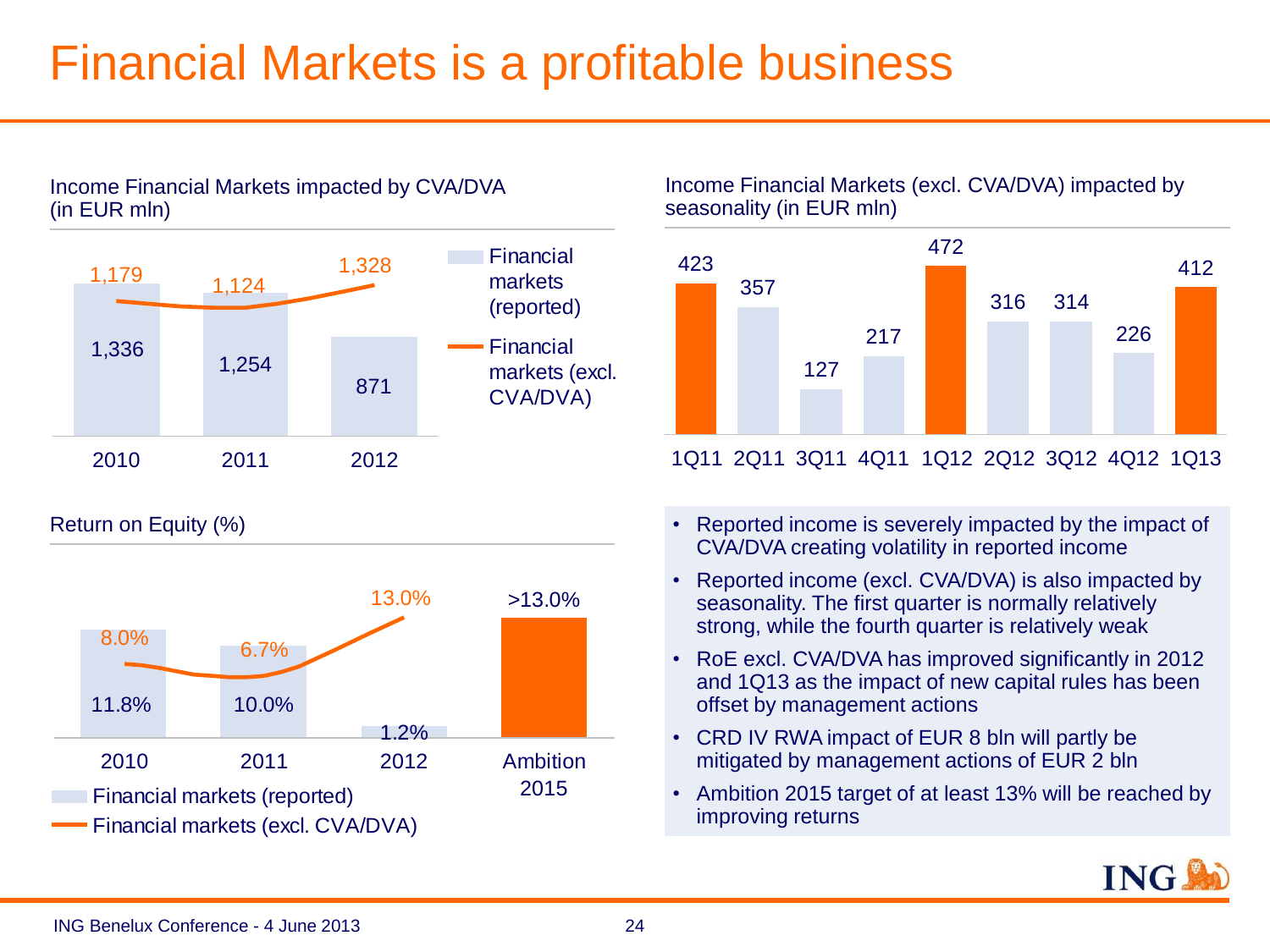#### Strategy of Financial Markets going forward in a Basel 3 world

| <b>Further</b><br>strengthen<br>leadership<br>position | • Continue to invest and grow market share in areas of strength such as<br>Debt Capital Markets and Interest Rates in the "Home Markets" |
|--------------------------------------------------------|------------------------------------------------------------------------------------------------------------------------------------------|
|                                                        | • Capitalise on leadership position in the "International Markets" in strategic<br>locations such as CEE and Asia                        |
|                                                        | • Continue to optimise product portfolio in line with changing market<br>environment                                                     |
|                                                        | • Strengthen "Originate to Distribute"-Model by providing Financing,<br>Investment and Hedging solutions to our client base              |
| <b>Improve</b><br><b>returns</b>                       | Making client-driven business the focus of all products and reducing<br>trading inventories and risk positions accordingly               |
|                                                        | Placing wherever possible the emphasis on collateralised and centrally<br>cleared products                                               |
|                                                        | • Repricing products in line with the markets                                                                                            |
|                                                        | • Prioritise clients and focus on cross-sell in line with Commercial Bank<br>objectives                                                  |
| <b>Other</b>                                           | • Continue upgrades in operational platforms - completing the FM Target<br><b>Operating Model (TOM)</b>                                  |

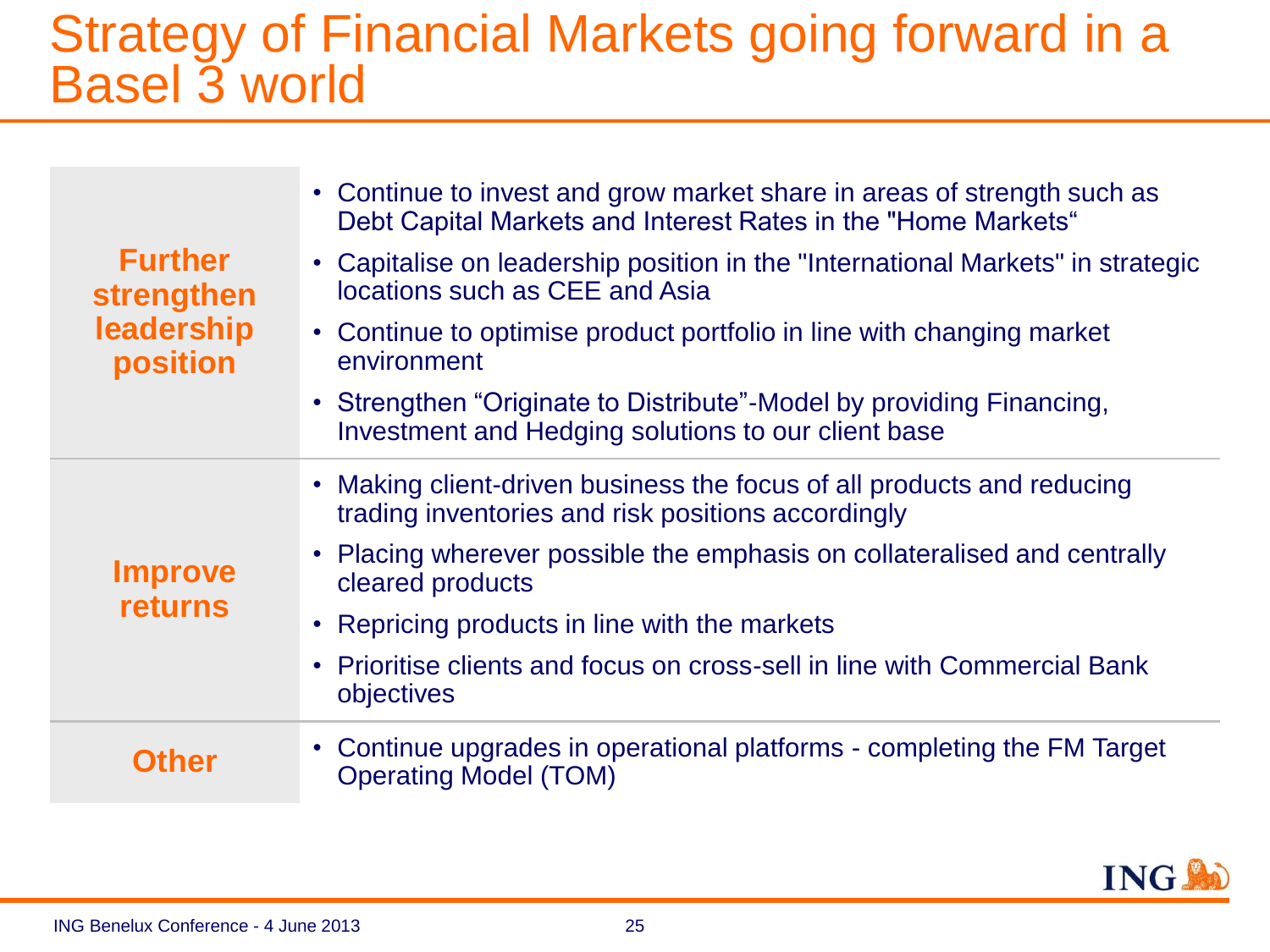## On track to reach a sustainable RoE of at least 13%

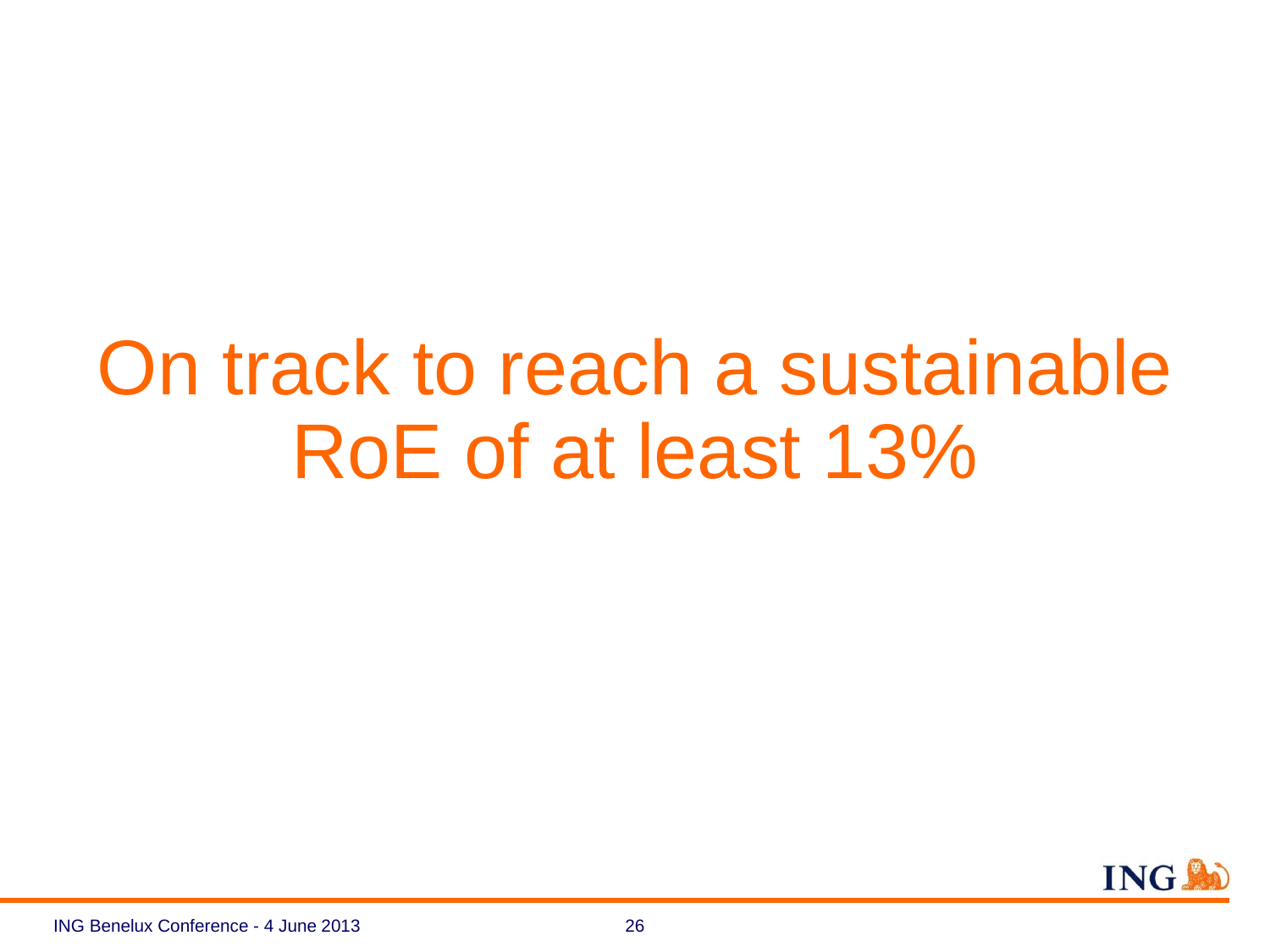### On track to reach a sustainable RoE of at least 13%

RWA (in EUR bln)

#### Increase returns

- Further strengthen leadership positions in core markets/products
- Continue to invest in product capabilities
- Increase cross-sell
- Leverage network for increased international flows
- Grow selectively the loan book, SF in particular
- Re-price lending to reflect higher cost of capital
- Continue to manage costs effectively, supported by savings program
- Normalisation of risk costs

#### Management actions offsetting RWA impact of new regulation\*

#### **EUR**  $+17$  bln EUR -16 bln Basel 2.5 & 3 impact Management actions

• Capital will continue to be allocated to core markets and high return businesses with attractive risk / reward characteristics

#### This provides a robust platform for further developing our business leading to an ROE target for ING Commercial Banking of at least 13% by 2015

\* EUR 12 bln of total management actions have been realised to date.